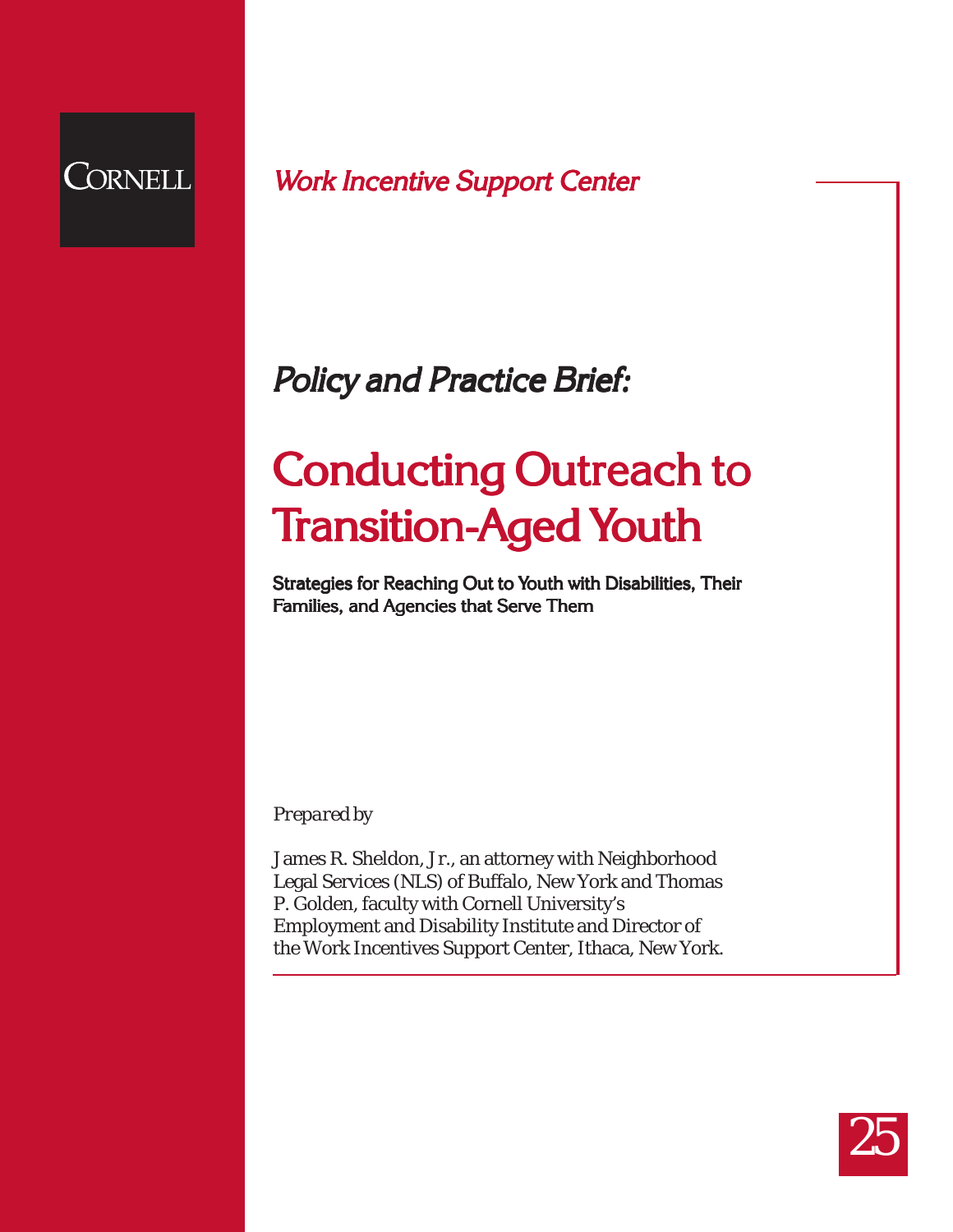This is one of a series of articles written for benefits specialists employed by Benefits Planning, Assistance and Outreach projects and attorneys and advocates employed by Protection and Advocacy for Beneficiaries of Social Security programs. Materials contained within this policy brief have been reviewed for accuracy by the Social Security Administration (SSA), Office of Employment Support Programs. However, the thoughts and opinions expressed in these materials are those of the authors and do not necessarily reflect the viewpoints or official policy positions of the SSA. The information, materials and technical assistance are intended solely as information guidance and are neither a determination of legal rights or responsibilities, nor binding on any agency with implementation and/or administrative responsibilities.

# **Table of Contents**

| State Vocational Rehabilitation Agency Definitions and Mandates  4         |  |
|----------------------------------------------------------------------------|--|
| Definitions Under the SSI and SSDI Insurance Programs  5                   |  |
|                                                                            |  |
|                                                                            |  |
| The BPA&O and What it Can Offer Youth with Disabilities  8                 |  |
| The PABSS and What it Can Offer Youth with Disabilities  8                 |  |
|                                                                            |  |
|                                                                            |  |
| Conduct a Self-Inventory of What Your Agency is Already Doing              |  |
|                                                                            |  |
|                                                                            |  |
| Make a Good List of Where You are Likely to Meet Youth, Their Parents, and |  |
|                                                                            |  |
| Create a Mailing List of Students, Parents, and Services Providers  13     |  |
|                                                                            |  |
|                                                                            |  |
|                                                                            |  |
|                                                                            |  |
| In-Person Presentations at Events Planned by Others  17                    |  |
| Staffing an Information Table at Events Planned by Others  17              |  |
| Planning Your Own Outreach/Education Campaign Events  18                   |  |
|                                                                            |  |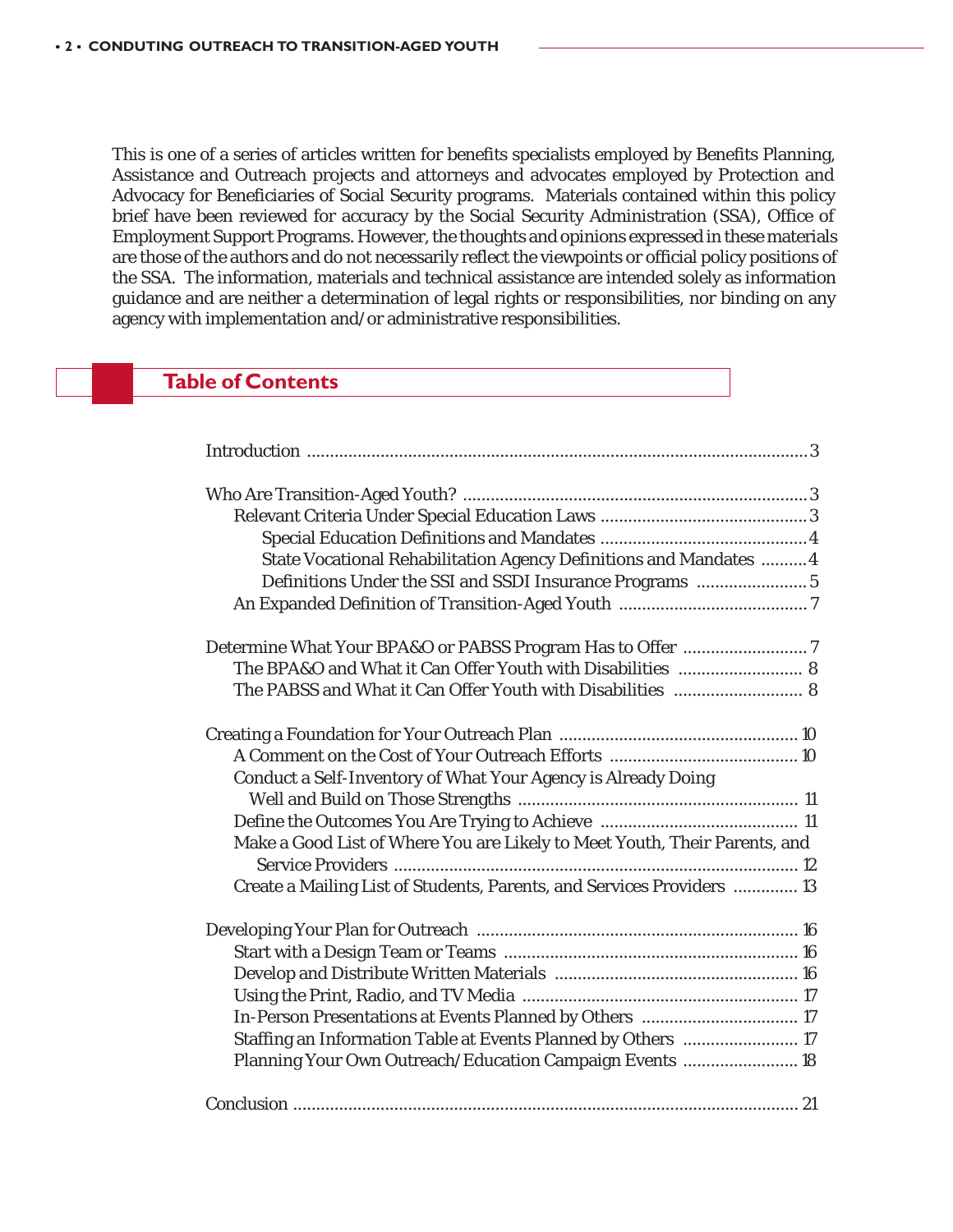**I. Introduction**

The Benefits Planning, Assistance and Outreach (BPA&O) and Protection and Advocacy for Beneficiaries of Social Security (PABSS) programs were authorized by the Ticket to Work and Work Incentives Improvement Act of 1999.<sup>1</sup> That law initially created the BPA&O and PABSS programs to serve Supplemental Security Income (SSI) and Social Security Disability Insurance (SSDI) cash beneficiaries who are either working or planning to enter the workplace in the future. This legislation was amended by the Social Security Protection Act of 2004 to allow BPA&O and PABSS staff to serve both cash beneficiaries and former cash beneficiaries<sup>2</sup> who continue to take advantage one of the special work incentives like SSI's 1619(b) Medicaid program or the SSDI provision for extended Medicare benefits.<sup>3</sup> For purposes of this policy and practice brief, we will refer to all individuals who are eligible for BPA&O or PABSS services as beneficiaries.

Since their inception in 2001, most BPA&O and PABSS programs have developed outreach strategies for effectively targeting adult beneficiaries, particularly those who are in their mid-20s or older. However, of the over 124,490 beneficiaries served by the BPA&O network as of June 30, 2004, only 7.9%  $(n=9,821)$  were under the age of 22 documenting the fact that transition-aged youth with disabilities remain an underserved population. As explained in section II, below, we are defining transition-aged youth broadly to include individuals between the ages of 14 and 25.

The purpose of this policy and practice brief is to provide readers with a resource for planning outreach to transition-aged youth, their parents, and the service providers who work with them (i.e., our "target group"). We will first provide a summary of the laws governing how three key agencies — school districts, state vocational rehabilitation agencies, and the Social Security Administration (SSA) — are expected to deal with this targeted group of young persons with disabilities. We will then summarize some of the special services (or "products") that BPA&O and PABSS programs have to offer youth and those who work with them. Finally, we will outline strategies that can be used by the BPA&O and/or PABSS programs to reach a higher percentage of youth, their parents, and the service agencies that work with them. Based on the author's experiences and those of colleagues, some very concrete examples will be used to demonstrate successful outreach approaches.

**II. Who Are Transition-Aged Youth?**

# **A. Relevant Criteria Under Special Education Laws, Title I of the Rehabilitation Act, and SSI Regulations**

This section focuses, in part, on the definitions used and the mandates of the special education and state vocational rehabilitation (VR) systems to prepare students with disabilities for adult living, learning and earning. With some understanding of the ways that special education and VR systems are expected to work with transition-aged youth, we have a better context for planning our BPA&O and PABSS outreach strategies. A more extensive discussion of these issues appears in an earlier policy and practice brief,

- <sup>1</sup> Pub. L. No. 106-170, codified mostly in 42 U.S.C. §§ 1320b-19 *et seq.*
- 2 42 U.S.C. §§ 1320b-20(c)(2)(BPA&O programs), 1320b- $21(g)(2)$ (PABSS programs).
- <sup>3</sup> *See* 42 U.S.C. §§ 426(b)(extended Medicare benefits), 1382h(b)(section 1619(b) Medicaid).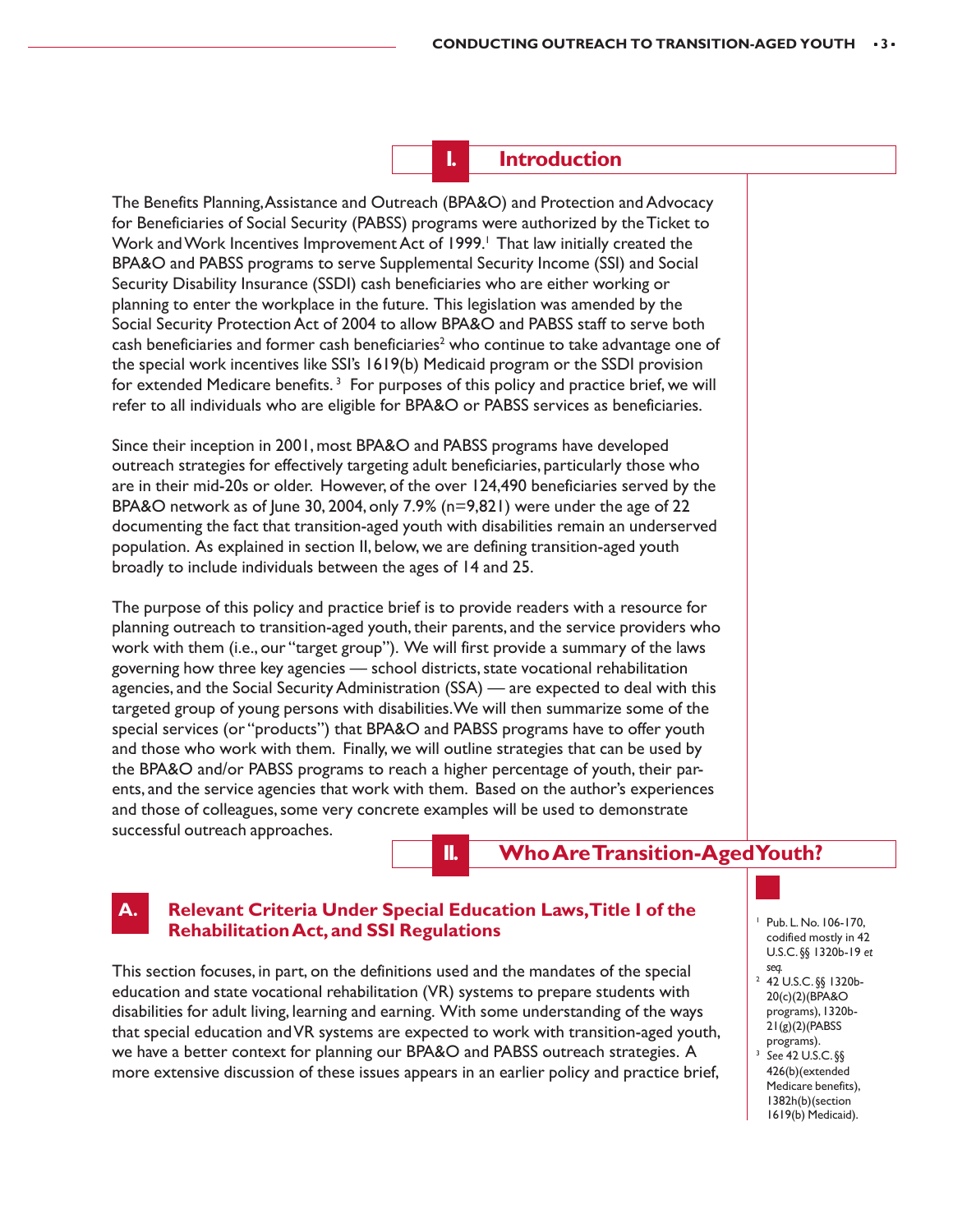The Transition from School to Work: The Special Education and State Vocational Rehabilitation Systems' Obligations to Prepare Students with Disabilities for the World of Work, which is available on the Employment and Disability Institute's website at Cornell. 4 This section also describes how SSA, in its implementation of the SSI and Social Security programs, divides its world into children and adults with age 18 as its demarcation line. As explained in section III, below, an understanding of the mandates governing schools, VR agencies, and SSA may help us to sort out when those agencies will make appropriate partners in our outreach activities.

#### **1. Special Education Definitions and Mandates**

The Individuals with Disabilities Education Act (IDEA) is the federal law that governs the delivery of special education services to students with disabilities.<sup>5</sup> Under the IDEA, the transition years span ages 14 through 21. The 1990 amendments to the IDEA added transition planning requirements to the law. Beginning at age 14, the student's individualized education plan (IEP) must include the transition service needs related to the child's course of study under all applicable sections of the IEP. No later than age 16, a fullblown transition services plan must be included in the student's IEP.<sup>6</sup> Since a student's right, under the IDEA, to publicly-funded special education services can extend through age 21, if the student does not obtain a high school diploma earlier, the transition planning mandates will continue through age 21 in many cases.

Educators and others who work with students with disabilities rightfully remind us that transition planning is not just about the transition from school to work. Rather, transition planning should focus on a coordinated set of activities that promotes movement from school to all post-school activities.<sup>7</sup> A practical way of thinking of this is that the special education system and its partners are paving the way for these future adults to live, learn, work, and play — the very things we all aspire to do as adults. For those working in the BPA&O or PABSS context, however, our interventions must be related, in some way, to overcoming barriers to working. As explained in section III, below, this will certainly include any benefits planning or advocacy services related to education (i.e., "learning") and, in some cases, may also relate to obtaining appropriate housing or housing subsidy benefits (i.e., "living").

With the exception of the futures planning related to recreational and leisure-time activities, our BPA&O and PABSS program mandates are very closely aligned with the special education systems' transition planning mandates. In fact, through addressing barriers to work, such as transportation, and by enabling beneficiaries to succeed at work with meaningful pay, we may simultaneously pave the way toward fuller access to and enjoyment of leisure-time activity.

# **2. State Vocational Rehabilitation Agency Definitions and Mandates**

Title I of the federal Rehabilitation Act governs state vocational rehabilitation (VR) agencies.<sup>8</sup> While state VR agencies do incorporate, to some extent, the IDEA-based definitions for transition-aged youth, there is no clear lower age when the VR agency's

4 See http:// www.ilr.cornell.edu/edi/ PPBriefs.cfm.

5 20 U.S.C. §§ 1400 et seq. A very comprehensive summary of federal special education mandates is contained in *The Public School's Special Education System as an Assistive Technology Funding Source: The Cutting Edge* (April 2003), available at: www.nls.org/ specedat.htm or www.nls.org/pdf/specialed-booklet-03.pdf.  $6$  20 U.S.C. §

- 1414(d)(1)(A)(vii). <sup>7</sup> *Id.* § 1401(30). 8
- 
- 29 U.S.C. §§ 720 *et seq*.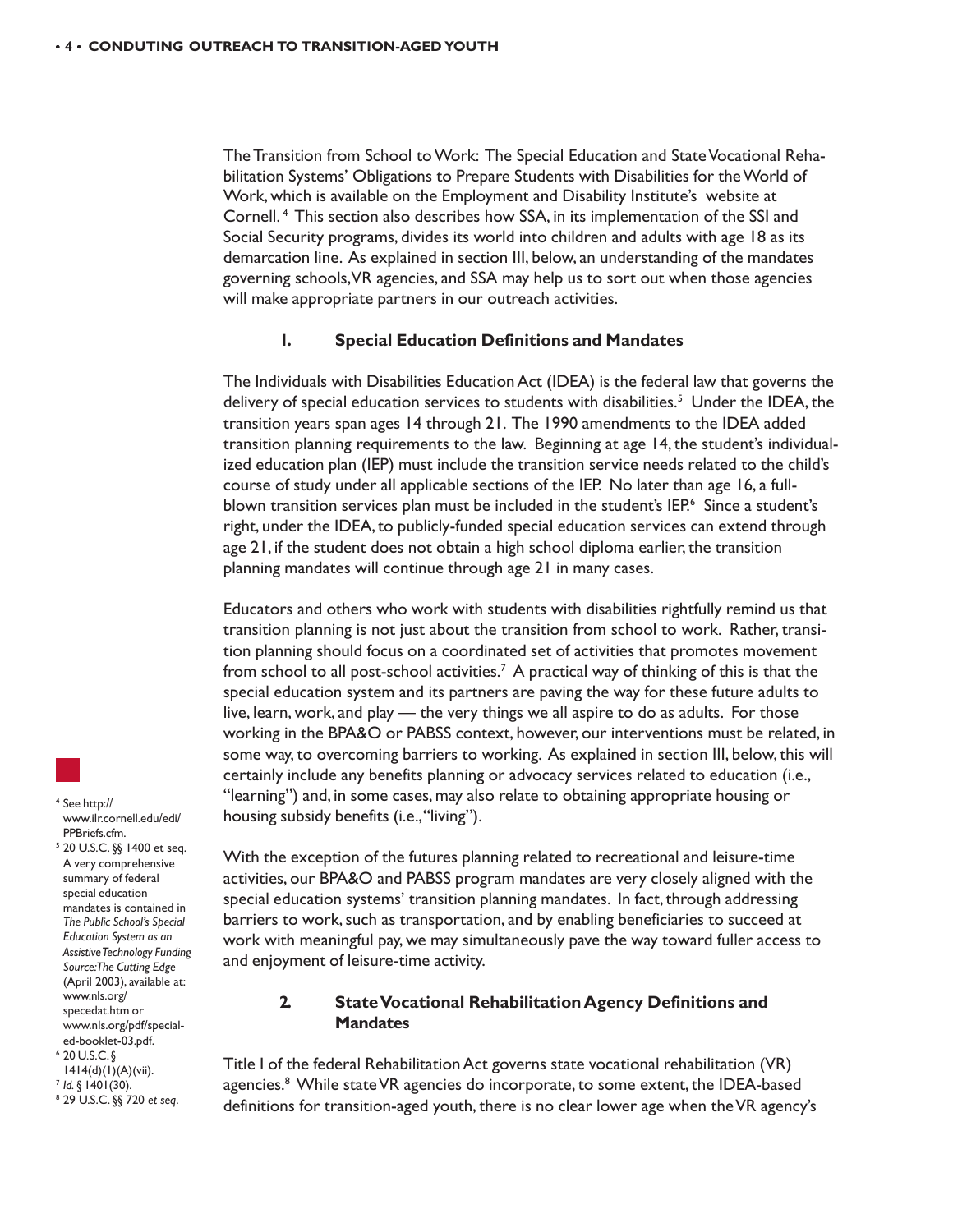role begins or upper age for when the role of the VR agency (in transition) ends. Rather, the law envisions some collaborative role as early as age 16, with the VR agency involvement continuing until a vocational goal is achieved. From a practical standpoint, as it relates to our outreach planning, it makes sense to look at the VR agency's role with transition-aged youth as extending in many cases to age 25 or older.

The law contemplates that VR agencies will play an active role in transition planning. The federal regulations, issued by the federal Rehabilitation Services Administration, make it clear that state VR agencies are to be actively involved in the transition planning process with school districts, including: (1) outreach to, and identification of, students with disabilities who may need transition services, as early as possible during the process; (2) consultation and technical assistance to assist school personnel in transition planning; and (3) involvement in transition planning with school personnel that facilitates development of the special education IEP.<sup>9</sup> In discussing the importance of early involvement of VR agencies in the transition planning process, the comments to the regulations stress that the VR agency should "participate actively throughout the transition planning process, not just when the student is nearing graduation."<sup>10</sup> Transition services are specifically listed in the VR regulations as an available VR service.<sup>11</sup>

As part of the VR agency's mandated outreach, the agency must inform students of the purpose of the VR program, the application procedures, the eligibility requirements, and the potential scope of services that may be available as early as possible during the transition planning process. The stated reason for this requirement is "to enable students with disabilities to make an informed choice on whether to apply for VR services while still in school."<sup>12</sup> In other words, it is the student's and family's choice whether to apply for VR services while still in school. These outreach requirements may make your state's VR agency a very good partner for any outreach plans related to this population.

# **3. Definitions Under the SSI and Social Security Disability Insurance Programs**

Both the SSI and Social Security programs start treating youth with disabilities very differently starting at age 18. This becomes very important to youth, their parents, and service providers who are involved with them. Since this part of transition planning is most often ignored by schools and others, your BPA&O or PABSS program should have a ready product to offer as part of your outreach strategy — that is, your knowledge of the way those benefit programs operate, and how they can be used to meet the needs of youth with disabilities.

# **a. SSI and Transition-Aged Youth**

The SSI program does not use the terminology "transition-aged youth" within its laws, regulations, or policies governing the program. However, the way the program is structured there is a definite division between children and adults at age 18. There are two key differences between the way the SSI program treats children and adults, defined as individuals age 18 or older. One difference relates to the definition of disability; the other relates to the treatment of parental income and resources.

9 34 C.F.R. § 361.22(b). 1066 Fed. Reg. 4424. 1134 C.F.R. § 361.48(r). 1266 Fed. Reg. 4424.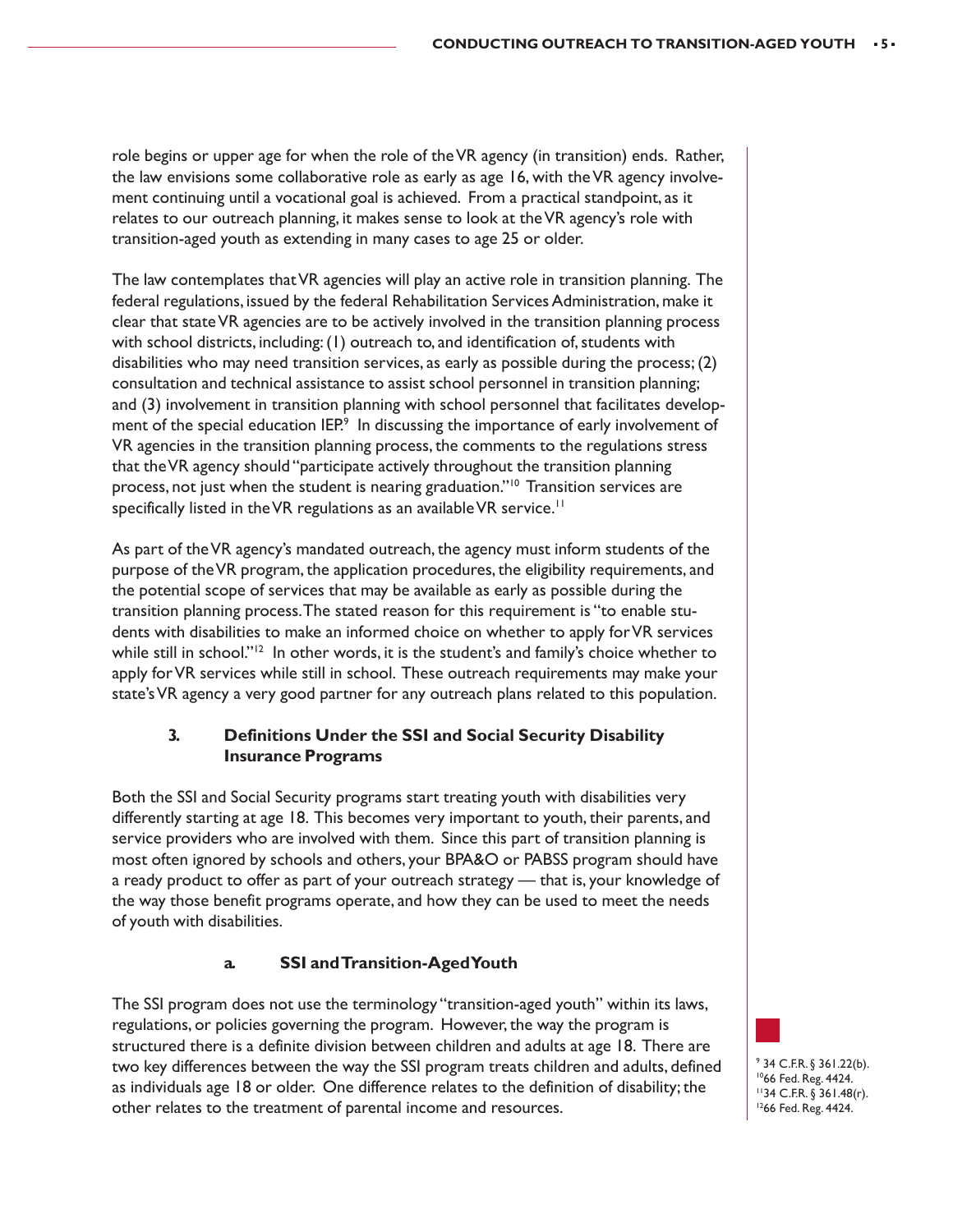Since a major part of transition planning should be to get advance information to students and their families about when benefits become available, some of the changes that occur in the SSI and Social Security programs at age 18 are critical pieces of information that will be part of any message delivered through an outreach and education plan. They will also become very important parts of any long-range benefits planning.

**Disability criteria.** Adults seeking SSI disability benefits must establish that their disability or combination of disabling impairments prevents them from engaging in substantial gainful activity.<sup>13</sup> Although individuals with the most severe disabilities may establish disability based on medical criteria alone (i.e., if they have a "listed" impairment $14$ ), the ultimate analysis in many adult SSI cases will focus on the individual's ability to engage in significant work activity despite a severe disability. By contrast, the disability criteria for children under 18 requires a showing that the disabling impairment or combination of them causes marked and severe functional limitations.15 Even for older teens, the analysis of disability rarely considers functioning in a work-related setting except as it relates to establishing the marked and severe functional impairment standard. Among advocates who have represented children and adults on appeals involving these differing disability criteria, most would agree that the children's standard is, most often, the more difficult one to meet.

In the SSI framework, transition to adulthood occurs at age 18. For any individual who has received SSI disability benefits as a child, upon turning age 18 this individual will be subject to an age 18 redetermination. This means that SSA will review the individual's case at that point to determine if he or she now meets the standard of disability for an adult. If the answer is "yes", SSI benefits continue; if the answer is "no", SSI benefits will ordinarily be terminated subject to special provisions that will allow a continuation of benefits if this young adult is engaged in an approved vocational rehabilitation program that is likely to lead to their permanent removal from the disability rolls.<sup>16</sup>

Because of the different disability criteria that applies in SSI cases at age 18 some young adults, previously denied benefits under the very strict criteria for children, might now be eligible under the very different criteria for adults. Keep in mind, as noted above, that part of the adult criteria ultimately looks at how the disabling condition affects the person's ability to function in work settings. This could mean that some young adults, with conditions like severe learning disabilities, might be able to establish disability under the SSI adult criteria because of very concrete proof concerning how the condition affects them in work environments.

**Counting of parental income and resources.** Under a concept known as "deeming" for children under age 18 the income and resources of a parent or stepparent, who resides in the child's household, are relevant in determining the child's financial eligibility for SSI, including the amount of the monthly SSI check if the child is eligible. By contrast, at age 18 the income of parents and stepparents ceases to be relevant. None of the parent or stepparent's income or resources will be counted in determining eligibility unless that parent/ stepparent is actually making that income or resources available to the child to meet the adult child's needs for food, clothing, or shelter. For example, if a parent is making monthly child support payments to meet the child's needs, two thirds of that money will be considered unearned income to the adult child even if that child is 18 or older.<sup>17</sup>

1342 U.S.C. § 423(d), 20 C.F.R. § 404.1505. <sup>14</sup>*See* 20 C.F.R. Part 404, Appendix I, Subpart P, Part A (the listing of impairments for adults). 1542 U.S.C. § 1382c(a)(3)(C), 20 C.F.R. § 416.906. 1642 U.S.C. § 1383(a)(6)(A). 1720 C.F.R. § 416.1124(c) (11).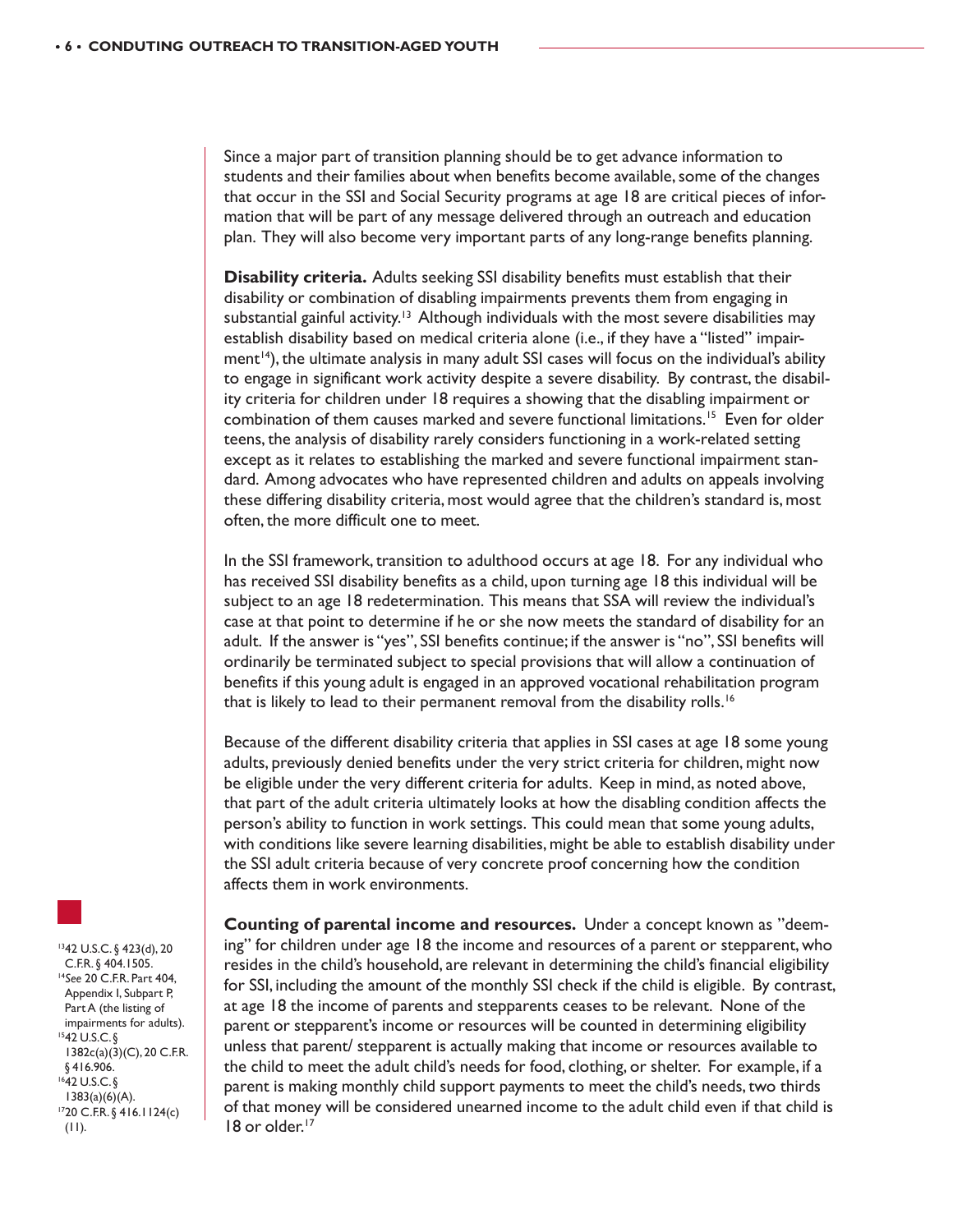#### **b. SSDI and Transition-Aged Youth**

Some children with disabilities may collect Social Security benefits against the earnings record of a parent who is retired, disabled, or deceased. These dependents' benefits, when received before the child turns 18 will not be based on disability; rather, they are based on the status as a dependent child. When the child becomes 18, or 19 if still attending public school as a full-time student, the right to these benefits will end.

For youth with disabilities, the end of entitlement to Social Security dependents' benefits can mean the start of entitlement to a form of SSDI benefits known as Childhood Disability Benefits (CDB), often referred to in the field as Disabled Adult Child's (DAC) benefits. So long as the young adult is at least 18, has a disability that began before age 22, and is seeking benefits on the account of a parent who met or meets the required earnings or insured status requirements for this benefit, the child will be eligible for a monthly DAC check.

# **B.** An Expanded Definition of Transition-Aged Youth for **This Article — Ages 14 Through 25**

In the context of our BPA&O or PABSS work, the purpose of an outreach effort related to youth with disabilities is to make our benefits planning or advocacy services available while the individual is involved at any stage of the transition planning continuum. Viewed broadly, this continuum spans the ages of 14 through 25.

As noted earlier, the IDEA transition mandates begin at age 14 and continue throughout the remainder of the child's enrollment in the special education program — i.e., through age 21 in many cases. Between the ages of 18 and 21, we will see special education students leaving the public school setting, with or without high school diplomas. Thereafter, these young adults transition into the adult service systems. When the system works as expected, the state VR system would then pick up working with these young adults, if VR agency services will be needed. For some, transition means movement to college; for others, it will mean movement into employment; for still others, it will mean a transition into employment through some form of prerequisite vocational preparation or training. These next steps in the transition continuum might easily take the student through age 22 or 23. For many, the process will expand to age 25 or beyond. For these reasons, we should look broadly at the transition process as extending through age 25.

# **III. Determine What Your BPA&O or PABSS Program Has to Offer**

As a prerequisite to planning outreach, it is helpful to analyze the special services your program has to offer youth with disabilities. Ultimately, it is these "products" that you will be marketing. As you think through these issues, you should identify which services will be viewed as most important by your target group.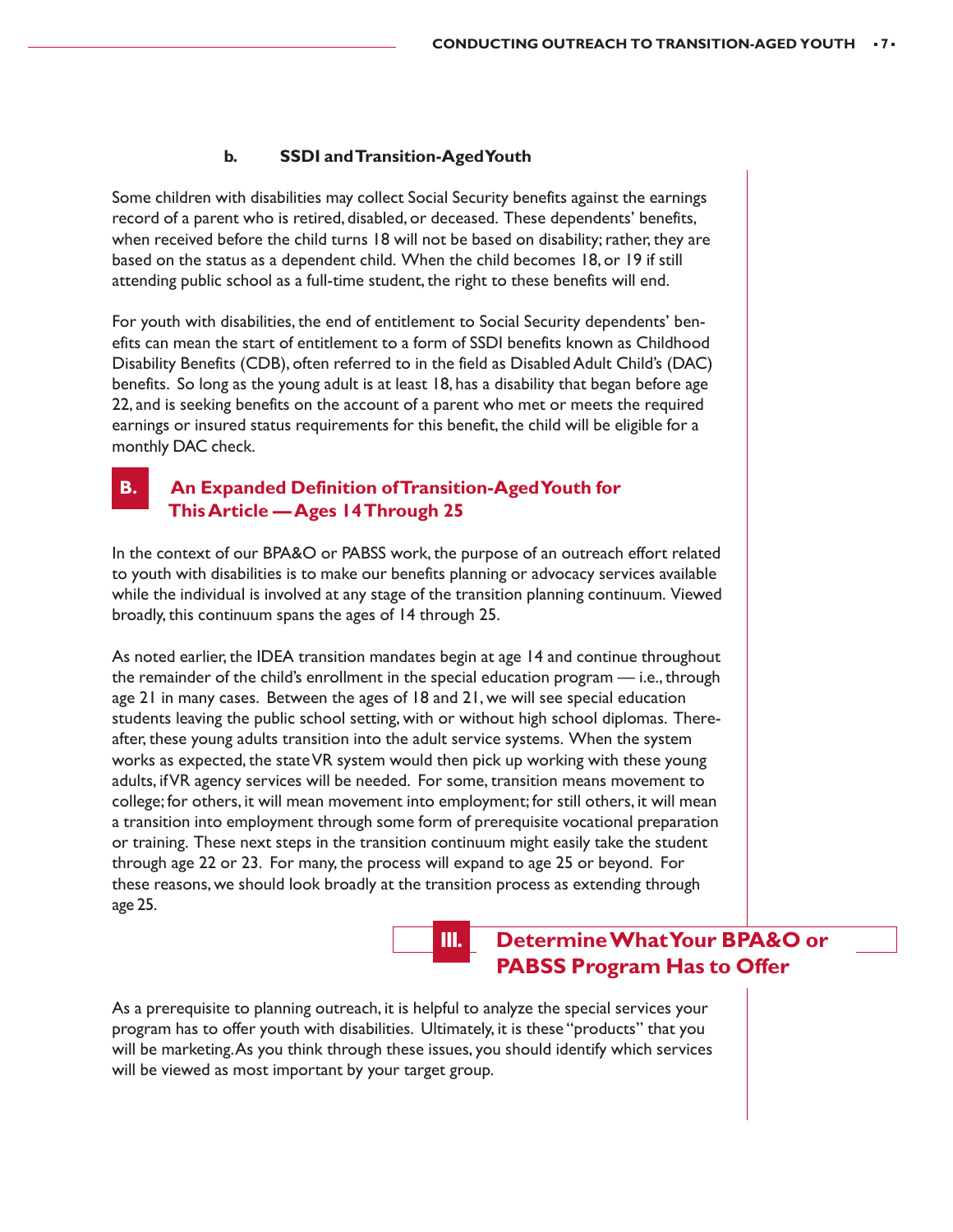# **A. The BPA&O and What it Can Offer Youth with Disabilities**

The BPA&O project has two primary products to offer youth with disabilities, their parents, and others who work with them: education about benefits and benefits planning. While these services are similar to what the BPA&O project can offer adults, in the author's experience these services may be even more important to youth. This is, in part, because special education personnel have not, historically, looked at benefits information — particularly information about SSI, SSDI, Medicaid, and the work incentives — as an important part of the transition planning process. Moreover, many parents are just beginning to hear about the availability of things such as SSI as their child goes into the transition years. When the child or young adult is receiving SSI, the usual myths about benefits and work often persist, with parents often resistant to having their child work for fear of an immediate end to cash benefits and Medicaid.

There are a number of key pieces of benefits information that will become valuable to our target group, either through an education campaign or through benefits planning services. The following is a representative list that we should consider although this list is in no way exhaustive:

For SSI recipients:

- Describing financial eligibility for SSI prior to age 18 and after age 18
- Alerting the target group that deeming of parental income and resources stops at age 18
- Apprising the target group of inkind support rules that replace deeming when a youth turns 18
- In 39 states and the District of Columbia, explaining that an SSI recipient is automatically eligible for Medicaid
- Explaining how the Plan for Achieving Self Support (PASS) can be used: before age 18, using deemed income from parents to fund future vocational goals; before or after age 18 using child support payments or Social Security income to fund future vocational goals
- Explaining the SSI budgeting rules for earned income and existing work incentives, including the special Student-Earned Income Exclusion for youth up to age 22
- Demystifying the SSI program's age 18 redetermination and ongoing redetermination process
- Explaining that some young adults, previously denied under the children's SSI disability criteria, might now qualify under adult criteria
- Explaining the future application of the 1619(b) Medicaid provisions for individuals who lose SSI benefits because of wages
- Describing for the target group how earnings may make an individual eligible for Social Security on their own earnings record and implications of this transition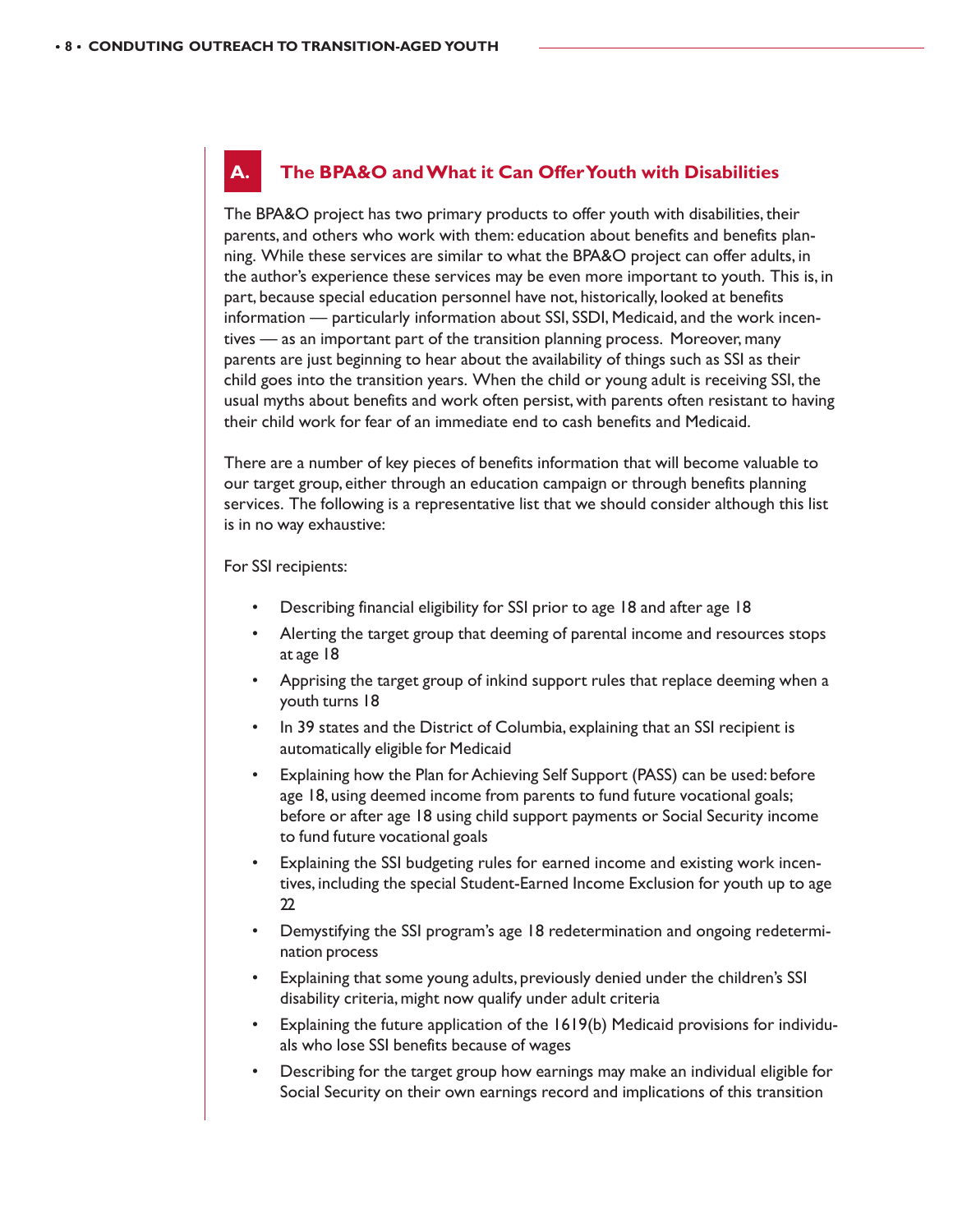For Social Security beneficiaries:

- Explaining how Trial Work Period and Extended Period of Eligibility support the return to work process
- Describing how work incentives can support increased self-sufficiency
- Discussing ongoing availability of healthcare (Medicaid) once an individual begins working and extended Medicare provisions

For both SSI and Social Security:

- If your state has a Medicaid buy-in, explaining how that can protect Medicaid eligibility for working individuals who are unable to access 1619(b) or lose Medicaid as a result of work
- Explaining the services available through your state's VR agency
- Describing advocacy services and supports available through the national Protection and Advocacy network
- Explaining the Ticket to Work and Self-Sufficiency program
- Describing the Continuing Disability Review process and protections that are available
- Discussing the role of the Expedited Reinstatement of Benefits provisions as a work safety net

With these factors in mind, a youth outreach campaign will have two primary goals: to provide quality information to youth, their parents, and service providers to support informed choice; and to build up a higher caseload in which benefits planning services are provided to youth.

# **B. The PABSS and What it Can Offer Youth with Disabilities**

The PABSS program also has two primary products to offer youth, their parents, and service providers: education about a wide variety of benefits and legal rights that can help overcome barriers to work; and legal and advocacy services to challenge denials of those benefits or legal rights.

The issues that a PABSS attorney or advocate can deal with are potentially very diverse and depend only on the issue having some causative connection to a barrier to work. Starting with SSI and SSDI issues, it is important to note that during 2003 the SSA amended PABSS grant conditions to allow representation of individuals on appeals involving SSI or SSDI. There are two limitations on this work: the issues must be workrelated; and appeals work cannot involve litigation against SSA (i.e., a PABSS program can represent on appeals up to the Appeals Council level). Probably the most common SSA-related appeals handled involve SSI or SSDI overpayments related to work. Another significant area for appeals would involve adverse SSA decisions related to the SSI or SSDI work incentives (e.g., the rules for determining substantial gainful activity, impairment related work expenses, or subsidized wages).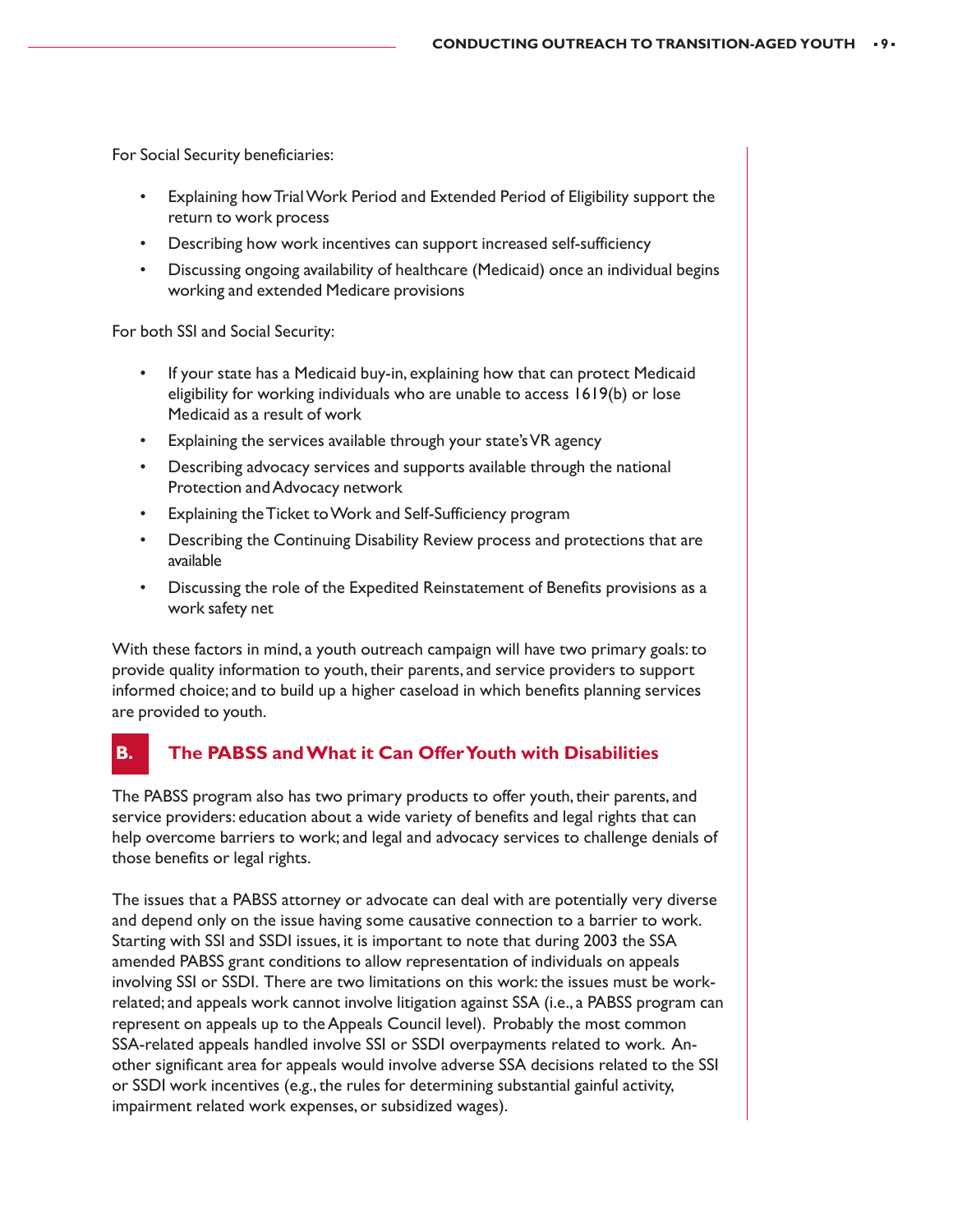The following is a representative list of some additional issues that could be involved with PABSS work although this list is in no way exhaustive:

- enforcement of rights under the state VR agency and Ticket to Work programs
- enforcement of rights under the IDEA transition mandates
- the right, under the Americans with Disabilities Act (ADA), to accessible transportation to allow an individual to go to work or attend an educational or training program
- the right, under the ADA, to physical access within a college campus or other educational institution for a person with a physical disability
- the right, under the ADA, to reasonable accommodations in a college curriculum on non-college training curriculum for a person with a learning disability or other cognitive disability
- the enforcement of rights under the federal student loan program (e.g., the right to have a loan deferred or forgiven)
- the enforcement of rights under public and subsidized housing programs (e.g., enforcement of the special earned income disregards for persons with disabilities)
- enforcement of Title I of the ADA barring discrimination in employment
- enforcement of rights under third party insurance plans, such as Medicaid, Medicare, and private insurance plans

In the PABSS context, the youth outreach campaign will also have a two-fold purpose: to educate the target group about these issues; and to build up a larger caseload in which eligible beneficiaries seek to enforce their rights with respect to these issues.

# **IV. Creating a Foundation for Your Outreach Plan**

In this section, the focus is on the ground work you will want to do before you sit down with a design team to begin developing your outreach plan. All too often, we jump too quickly to the plan itself, without taking some preliminary steps as outlined in this section. These pre-development activities need not become an overly time-consuming exercise within your program. However, some purposeful thinking about how to fit this outreach plan into the existing work of your agency, the existing work of your partners, and the existing service delivery system in your state or region of the state will go a long way toward making your plan successful.



# **A. A Comment on the Cost of Your Outreach Efforts**

The budgets of BPA&O and PABSS programs are modest, with no extra pool of funding available to create special materials, pay for advertisements, or run big-scale conferences. On the other hand, an effective outreach and education program will have significant costs, including the extra costs associated with your labor that will not be spent on direct services to beneficiaries.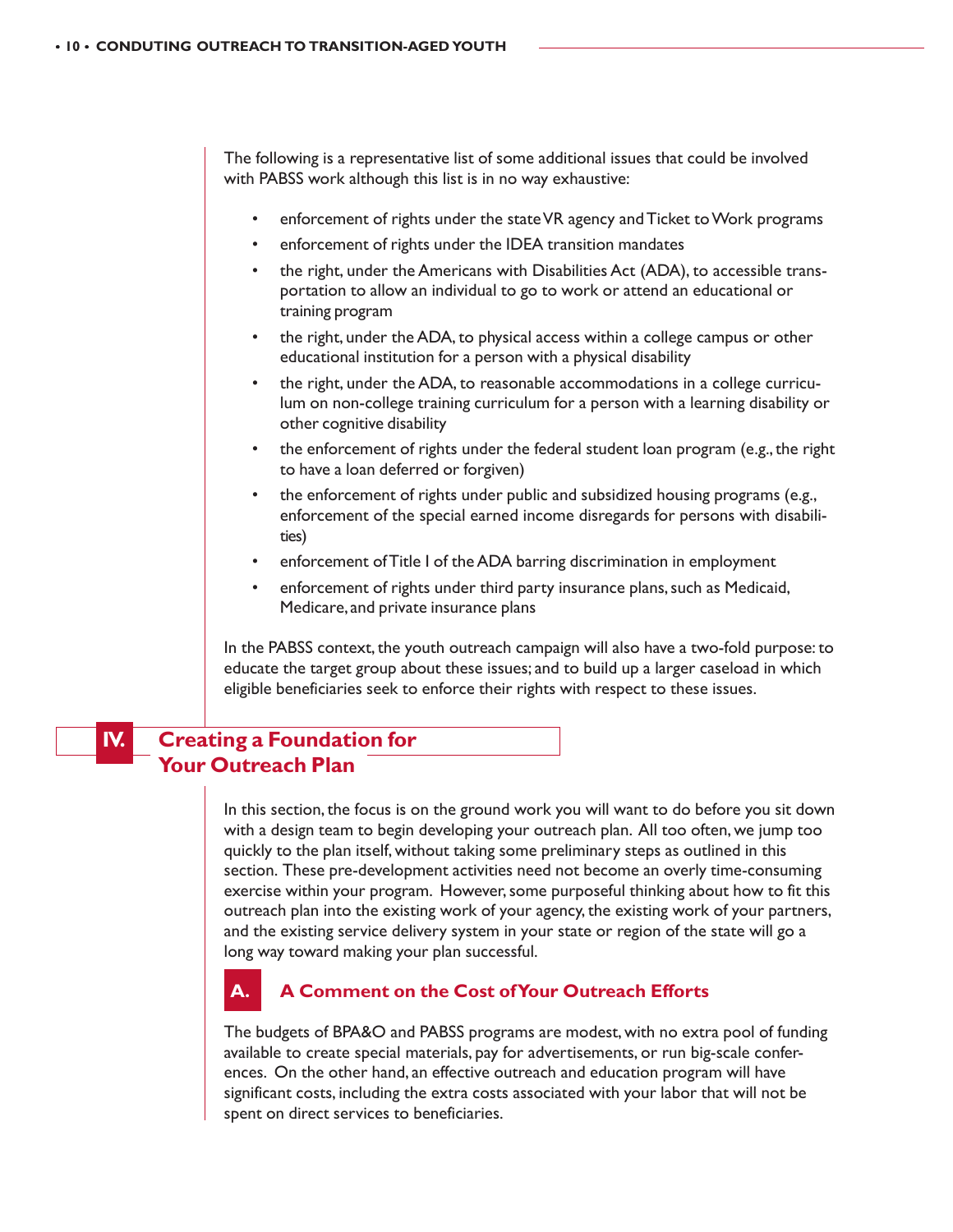The first principle you must embrace is that the investment in time and money is worth it. With some exceptions, BPA&O and PABSS programs have not worked with significant numbers of transition-aged youth during their first four years of existence. If you are to reach this target group, you must have a very organized plan to do so. The cost of this plan should be viewed as just one of the costs of doing business.

The second principle you must embrace is that you can reduce the cost of your plan through the contributions of collaborators. Using the analogy of a potluck dinner, you can greatly reduce your agency's out-of-pocket costs and labor time that go into big events and other outreach strategies by soliciting and investing other partners. In the process, these partners will become some of your biggest promoters of both the events you have planned and the services that you offer.

# **B. Conduct a Self-Inventory of What Your Agency Is Already Doing Well and Build on Those Strengths**

Nearly all BPA&O programs are housed within existing agencies, including a number of centers for independent living. The parent agency may have any number of established activities, such as a widely distributed newsletter, a regular radio or cable TV program, or an existing collaboration with a major agency that serves children with disabilities and is quite happy to post any information you give them to a broad-based parent list serve. By using these existing strengths in your outreach plan, you ensure the ability to move quickly with part of your publicity plan, ensuring that you are using a tested method for publicity and minimizing the expense of the effort by using what is already ongoing.

Nearly all PABSS programs are similarly housed within existing agencies, typically statewide Protection and Advocacy (P&A) programs that operate several other advocacy programs, including P&A to the Developmentally Disabled (PADD) and, in many states, the Client Assistance Program (CAP). Your PADD program may already be serving a significant number of youth with disabilities on special education matters and be involved in active collaborations with several parent organizations. Your CAP program may already be in regular communication with your state VR agency, having worked with them in the past on putting together events to reach individuals with disabilities. Here again, using existing relationships as a starting point, you may be able to quickly identify some core partners to assist you with your plans.

# **Define the Outcomes You Are Trying to Achieve**

Whether you phrase this part of the analysis in terms of goals and objectives, or outcomes, you will need to finish the sentence: "My agency is doing outreach to transitionaged youth because we seek to ....". Once you have outlined the ends you are seeking, both you and your partners will have a better sense of what steps you should take to get there.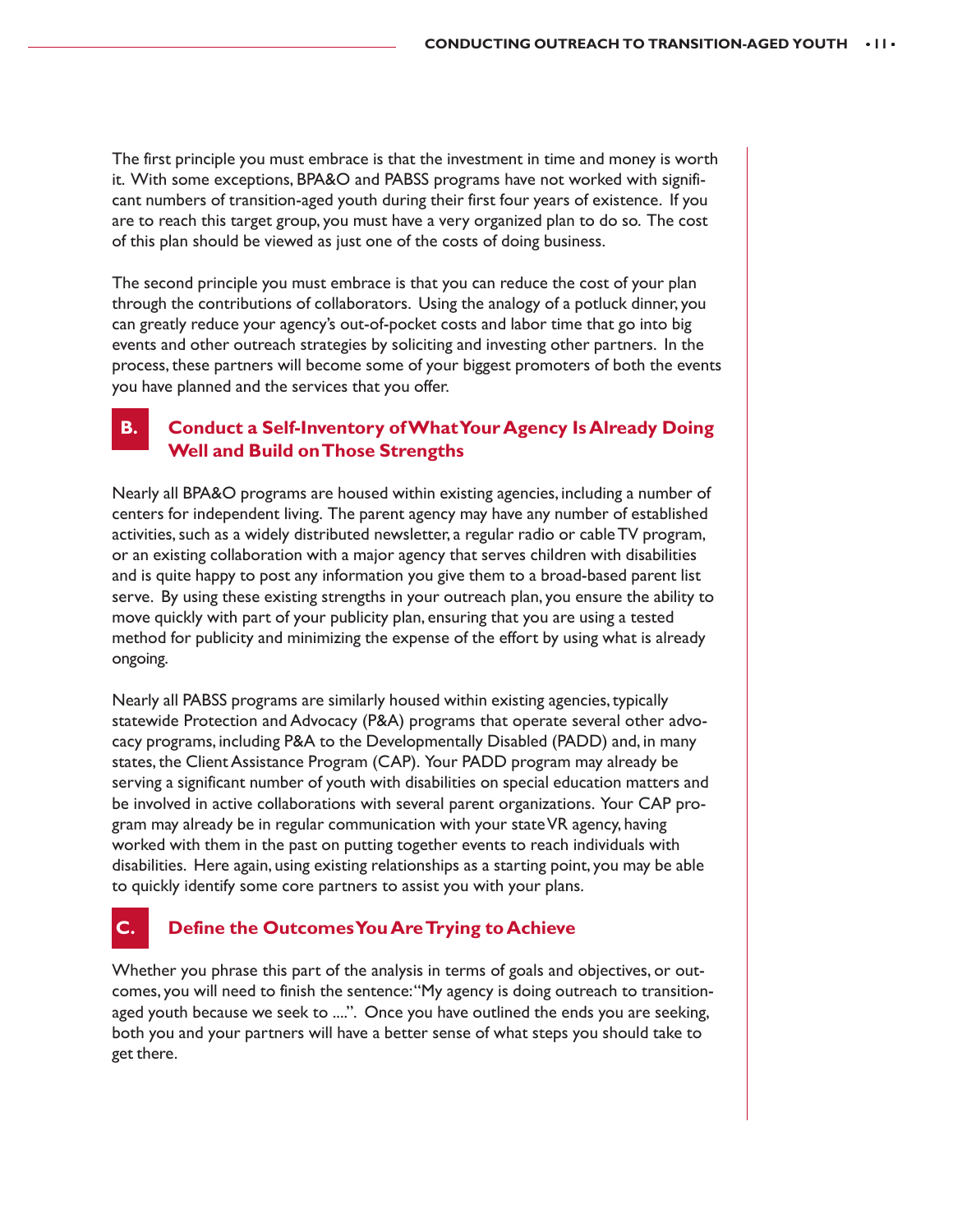The following is a list of some of the outcomes your outreach strategy may be trying to reach:

- to educate youth, parents, and others (the target group) concerning the relevant SSI, Social Security and Medicaid rules that apply to transition-aged youth
- to educate the target group concerning their rights under the ADA (Note: We might list here any of the key areas that we listed under section III.B, above.)
- to foster a better working relationship between the BPA&O and the PABSS programs
- to foster a better working relationship between your BPA&O (or PABSS) program and agencies that serve transition-aged youth
- to get more referrals to your BPA&O (or PABSS) program (Note: We could be more specific and state that we want particular types of referrals, noting the types of cases, the characteristics of the beneficiaries, etc.)
- (if you have an existing outreach effort) to increase attendance at training events and bring down the cost of putting on these events

Within any of the listed categories there are many specifics you could list. For example, you might want to focus on one or more of the work incentives, such as a campaign to promote the availability of the Student -Earned Income Exclusion or the Plan for Achieving Self Support (PASS). You might want to promote the availability of VR agency sponsorship for college studies. Or, your purpose in developing a stronger relationship with the school district may be to have benefits planning, through your BPA&O program, a defined part of the transition plan developed by the school.

When setting your goals and objectives, some may be obtainable very quickly and others could take a year or more to reach. Some are totally within your control, while others may or may not be sure things. Be realistic in setting time tables and in determining your scope of work. Set some goals that are within your control and can be accomplished within a specific time frame. For example, a mass mailing of a flyer describing SSI benefits for transition-aged youth is something totally within your control (subject to SSA approval of the flyer's contents) and can be achieved within a matter of months. The results sought from this activity — more knowledge among the target group, more referrals for BPA&O services — are, on the one hand, difficult to measure and, on the other hand, somewhat out of your control. However, by carefully selecting the right partners for this effort, the quality of your mailing list may help ensure a good outcome in terms of referrals.

# **D. Make a Good List of Where You are Likely to Meet Youth, Their Parents, and Service Providers**

Every community will have regular meetings or events that serve as opportunities to meet the target group. For example, in Western New York there is an annual event called Developmental Disabilities (DD) Day that draws hundreds of individuals, including students, parents and service provider personnel from our target group. At this confer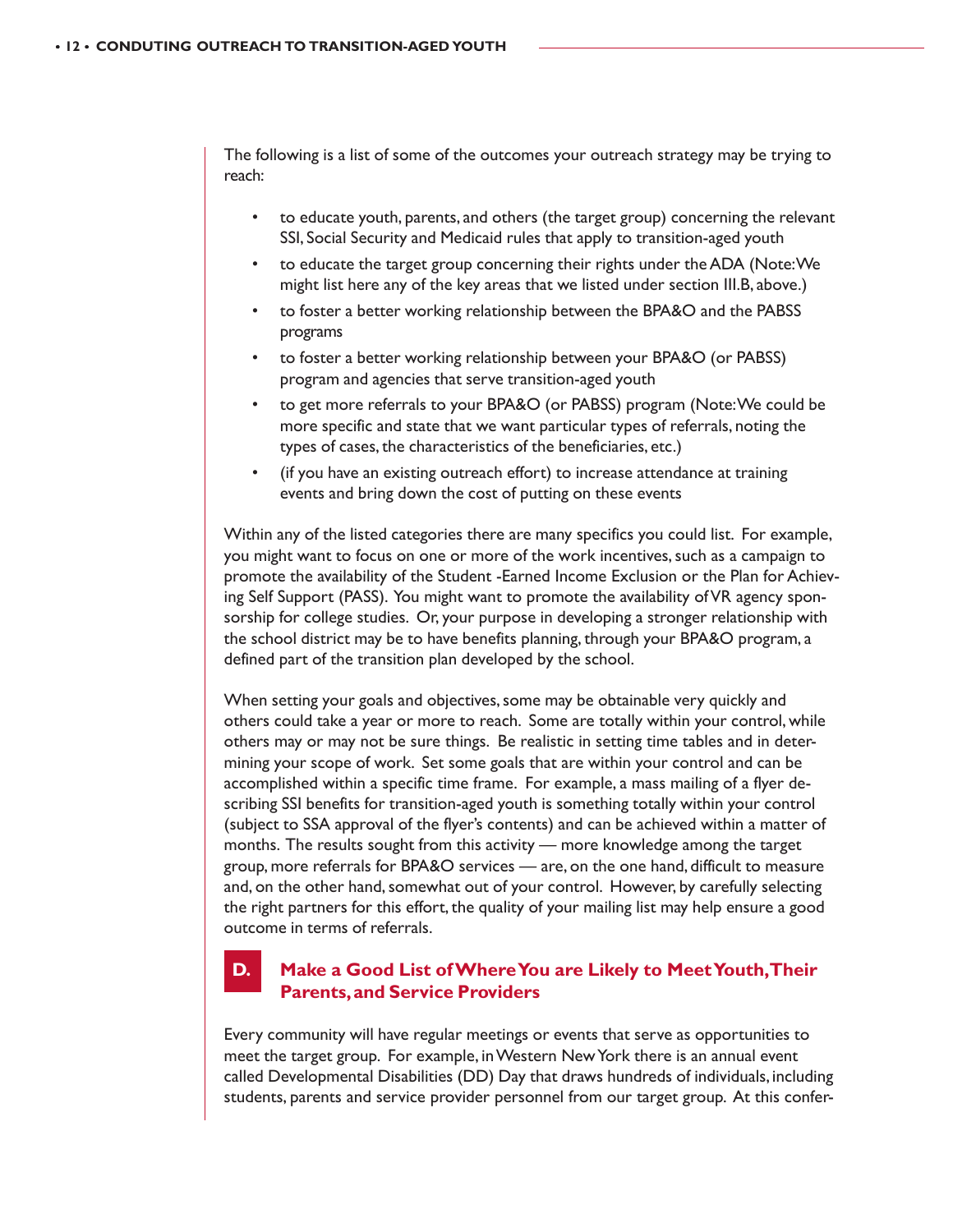ence, an agency such as a BPA&O or PABSS program can set up an information table for a small fee and could get selected to present in one of the many workshop slots. At the most recent DD Day conference, our BPA&O program presented a workshop and joined with the PABSS program to staff an informational table.

Any number of groups will exist in your region based on a common characteristic of group members (e.g., parents of special education students, special disability or support groups, or an association of school psychologists). Often, these groups have monthly or quarterly meetings and regularly invite guest speakers. You will need to create an inventory of all such groups, who belongs, when they meet, and what opportunities there are to present at their meetings or distribute informational materials. Simultaneously, you can be adding them to your mailing list as discussed in the next section.

# **E. Create a Mailing List of Students, Parents, and Service Providers**

A good way to approach this is to think of your task as making up a mailing list (or lists) for sending out materials or for publicizing a big conference or other training events. Hopefully, you will have a staff person within your agency or a collaborating agency who has the skills to put this into a database program so that you can later sort for smaller mailing lists according to zip code.

While you should always strive to get students and parents on your mailing list, your mailing list will probably be predominantly made up of individuals who work for agencies (in some cases, these will also be parents of children with disabilities). Remember that the individuals/agencies on your list should be those that work with transition-aged youth. This means you avoid agencies that serve only very young children or only older adults.

Always strive to get actual names and job titles on your mailing list. This makes it more likely that your materials will get to a person who can use the information. Even if that person has left the agency (there is considerable turnover in the human services sector), having the job title in the address will make it more likely that the mail will get to the new person in that job category.

# **1. Start with Your Existing List of Adult Agencies**

Many of these agencies will serve children as well, often through a different division of their program. Here again, it is important to put specific names or job titles on your mailing list. With larger agencies, the children's division may even be at a different address from the adult division.

# **2. See If Someone Has Already Created a List.**

As the saying goes, there is no need to "recreate the wheel". With a few phone calls to partners or potential partners, there is a very good chance you will find one or more agencies that is willing to share a mailing list, hopefully in an electronic format. Some of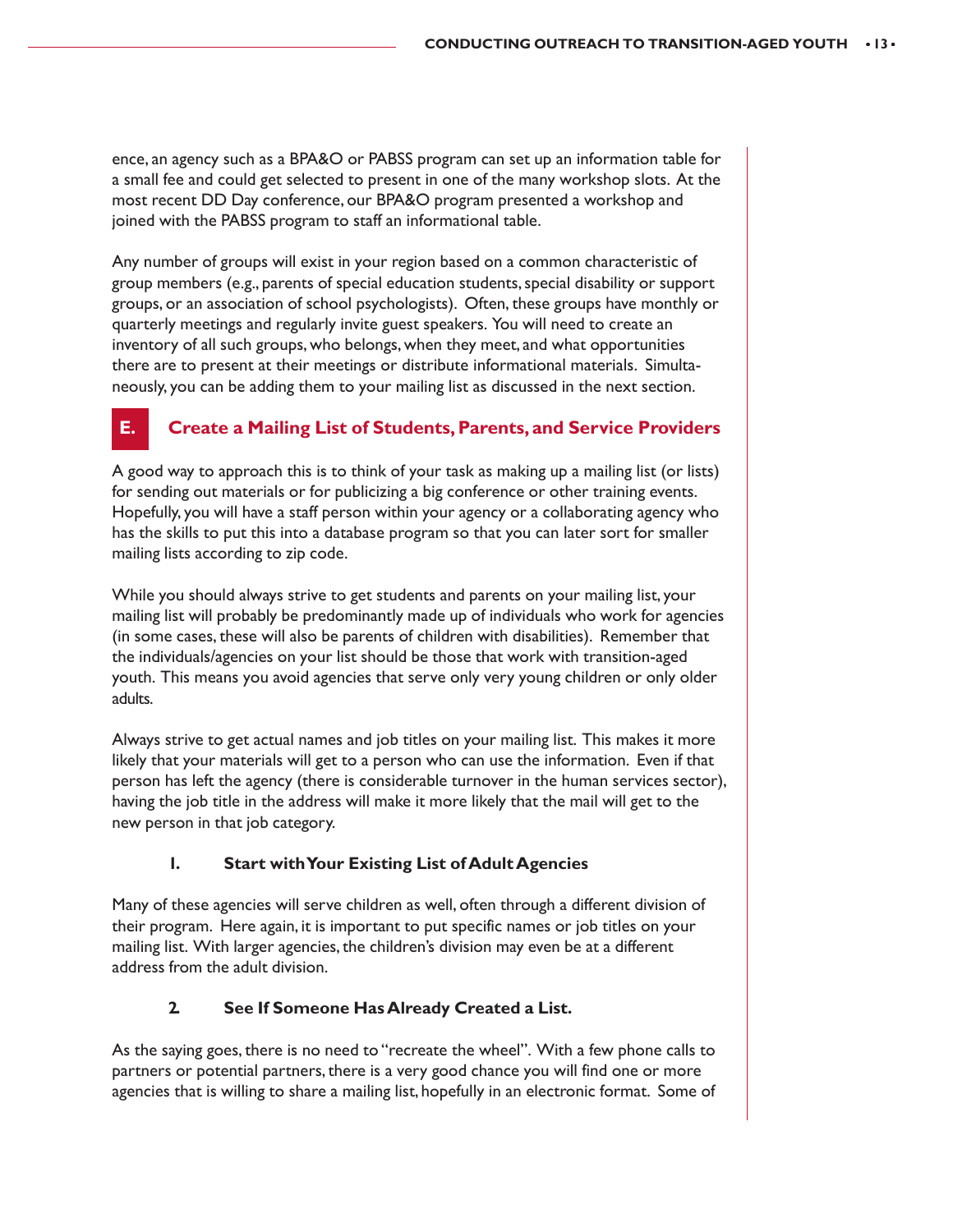these lists may be over-inclusive —- including names of agencies serving only adults or only very young children —- but, it is much easier to edit from an existing list than to create your own. With three or four solid lists, your initial mailing list can be put together in a matter of hours and not take several days of your precious time. In the process of soliciting other lists, of course, you are also in a perfect position to begin forging the relationships that might result in partnerships for your big events.

#### **3. Getting Names to Add to the List or to Create Your Own List**

The following are some of the key categories of individuals/agencies you will want on your mailing list:

**Students and Parents.** These may be the hardest names to get. Schools, bound by confidentiality requirements, will not release lists that provide names of children with disabilities. Many other organizations that run programs serving youth with disabilities will face similar confidentiality requirements. Many of the parent or disability-specific organizations, discussed below, may not face legal barriers to releasing names but many will have policies against release of this information.

Two strategies seem to work best in terms of reaching this group. First, you should see if a partner agency —- e.g., a school or parent group —- might be willing to mail your materials even if they will not disclose names. In some cases you will need to provide postage; in other cases, the agency or association might be willing to insert your materials with other mailings or mail your materials as part of their own outreach efforts. The second strategy is to start your list (and regularly add to it) based on who attends your events. While this is a slow process, over time you will see the list grow and will be one of multiple methods for reaching this part of the target group.

**Private Organizations that Serve Parents and Students.** The U.S. Department of Education funds "Parent Training Institutes" (PTIs) throughout the country to provide training to parents of children with disabilities. This organization should be on your mailing list and will probably make a good collaborator on your outreach efforts. Similar organizations may be funded by state, local, or private grants.

**School Staff and School-Related Organizations.** Since you are trying to reach those who work with students with disabilities, you will want to make sure your mailing list includes those school departments and persons within them who are most likely to respond to your communications. This would include personnel involved with special education, vocational programs, and school guidance. This would also include any groups run through the schools for the students themselves or their parents (e.g., many schools with have a PTA for parents of special education students). At the university or community college level, it would include individuals often known as disability services coordinators, i.e., individuals who help locate or arrange for special services and accommodations for students with disabilities.

**Disability-Specific Groups.** Just open the phone book in any city and you will find any number of agencies that serve persons with disabilities. Using this method to create a mailing list, however, could be a very time-consuming walk through the yellow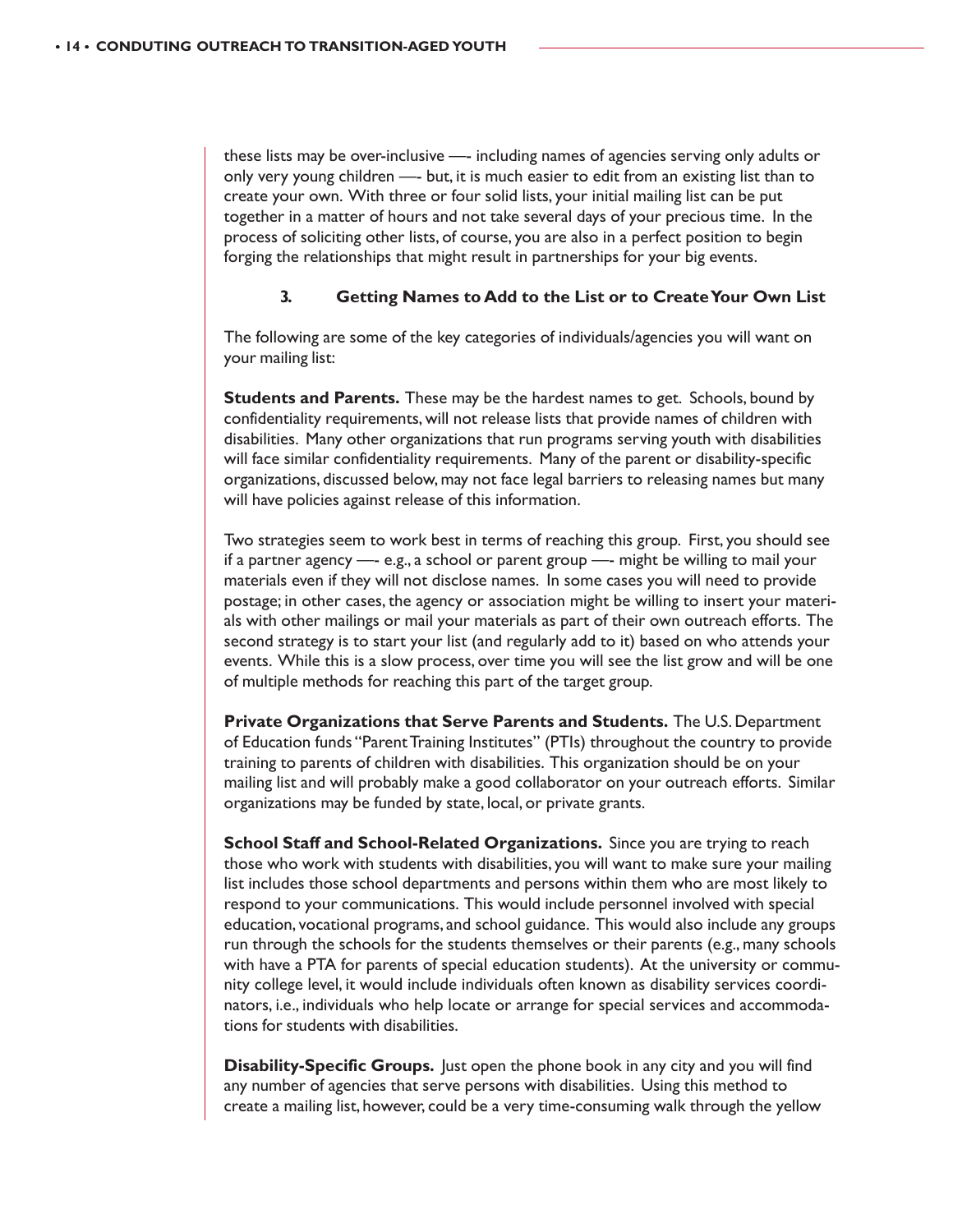pages. A better bet may be to see if your local United Way or some other government or nonprofit group has put together a directory of human services or even disabilityspecific services in your community, state, or region of the state. You will want to look for some of the typical names (Association for Retarded Citizens, Juvenile Diabetes Association, Down Syndrome Association), but you will also need to look for things by category as there seems to be a trend toward agency names that avoid disability-specific language so that the agency name does little to define their mission.

**Membership Organizations.** In the author's experience, there are often informal groups that get started by parents and whose members include many parents and even students themselves. These could be centered on a condition or disease such as autism, cancer, or learning disabilities. As you reach out to potential partners for mailing lists, for example, you should ask about the existence of such organizations.

**Advocacy Organizations.** Every region of the country will have some core advocacy programs that are funded through federal grants, including Centers for Independent Living (CILs), Protection and Advocacy (P&A) programs, and Legal Services/Legal Aid programs. If you are part of one of those programs, do not overlook the possibility that there are persons within your agency who have an overlap with you in terms of the populations they serve. For example, if you are a BPA&O program within a CIL, there may be others in the larger agency who have been involved with the transition-aged population. Similarly, if you are a PABSS program within a P&A office, there may be special education advocates (often in the PADD program) who have already put together mailing lists or can put you in touch with the best partners for your collaborations. Depending on your area, there may be any number of other nonprofit, government, or university/law school-based programs that will be appropriate for your mailing list.

**Vocational Rehabilitation (VR) Agencies.** Every state will have a state VR agency and many will have a second state VR agency that serves only persons who are legally blind. In light of their mandates to work with the transition-aged population (see section II, above), the state VR agencies will make perfect candidates to get your mailings and even to partner in your outreach efforts. You will want to investigate to see if one or more key staff at the agency are already involved in work with the transition-aged population.

Every good-sized city and many smaller communities will be served by one or more private rehabilitation agencies that run employment and training programs for persons with disabilities. In the author's experience, personnel from those agencies always make up a significant part of the audience at larger events. Also, many of these agencies may want your staff to do presentations at their agency sites.

**The Social Security Administration.** Key staff within your region's SSA offices should be on your mailing list, including: the Area Work Incentive Coordinator (AWIC), the Work Incentive Liaisons for each office, and the PASS Specialist(s) who cover your region. You will want to talk to the AWIC for your region to find out who else from the agency might be appropriate for your mailing list. SSA, with its internal mandate for outreach, should also make a good partner for your events.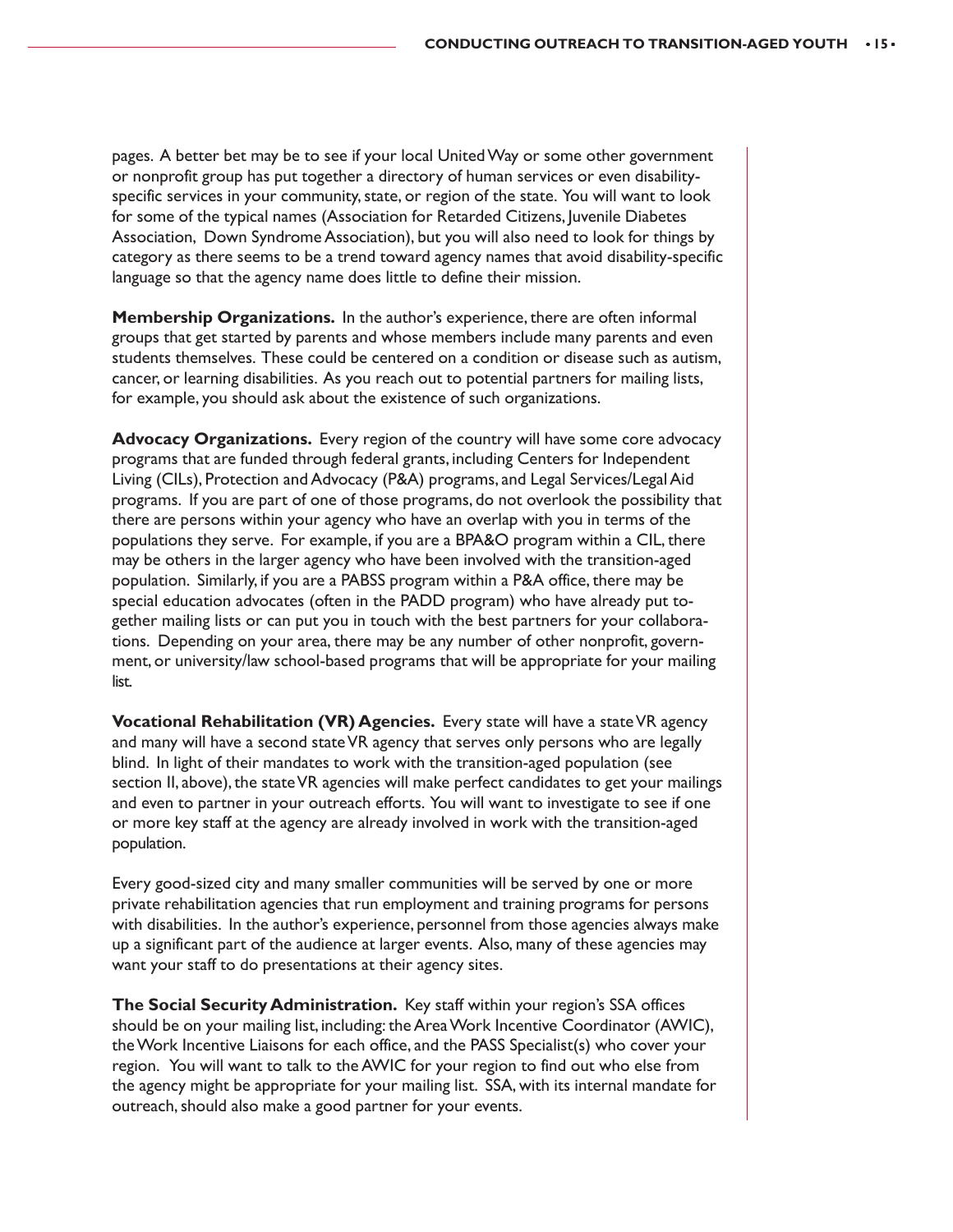# **V. Developing Your Plan for Outreach**

# **Start with a Design Team or Teams**

Your design team should, ideally, include about five to six people. One or two people should be from your agency and the others can come from collaborating agencies. Even if you are the only dedicated staff person on your BPA&O or PABSS program, you should consider recruiting another person within your agency to serve on the design team. For example, if you work with a PABSS program, you might recruit an attorney or advocate working with the PADD program (which is expected to serve transition-aged youth with developmental disabilities). It is possible that you will have a small, twoperson design team within your agency to create written materials for a mail and media campaign and a larger, six-person team for designing a full-day conference.

#### **B. Develop and Distribute Written Materials**

This could be as simple as a mass mailing to persons/agencies on the mailing list you created. It may be enough to include a cover letter and a brochure that describes your BPA&O or PABSS program. If the BPA&O and PABSS programs are collaborating on the effort (and they should), you can include both program brochures and the mailing costs can be split between the two programs. In the mailing you might also include fact sheets or know-your-rights brochures created by your program or others (e.g., materials created by the SSA). Whatever materials you create and disseminate it is critical to ensure accessibility of those materials. Accessibility can happen on several levels. First, if you are targeting a mailing at 14 year old youth you don't want to write the piece at a grade 12 reading level. When designing formatting and packaging think in the context of what captures a 14 year old youth's attention. Secondly, keep in mind that the functional capacities of your end users will be diverse. For individuals who are blind a colorful written brochure or comic may not catch them—think in terms of how you might make that message accessible to them. How might you possibly produce an audio-cassette that might deliver the same message but for someone who is blind? Always make sure materials are available in alternative formats that are equally as engaging. Finally, a review of your end product by the SSA is not enough. Make sure prior to asking SSA to review your product that you have solicited the input of the end user. A outreach team comprised solely of 35 year old+ adults may not be the best suited to package for a  $14$ -25 year old target market.

Keep in mind that putting too much in the envelope will both drive up your postage costs and make it less likely that the recipient will read the materials you have sent. In Western New York, we try to limit our mailing inserts to no more than two or three pieces. Consider using the U.S. Postal Service's bulk mailing rates to save money on larger mailings. Keep in mind, however, that complying with bulk mailing requirements can drastically increase your labor costs. In Western New York, we often use a service offered by a private rehabilitation agency that employs workers with disabilities, to do our bulk mailings for us. Even after paying a fee for the service we still save money.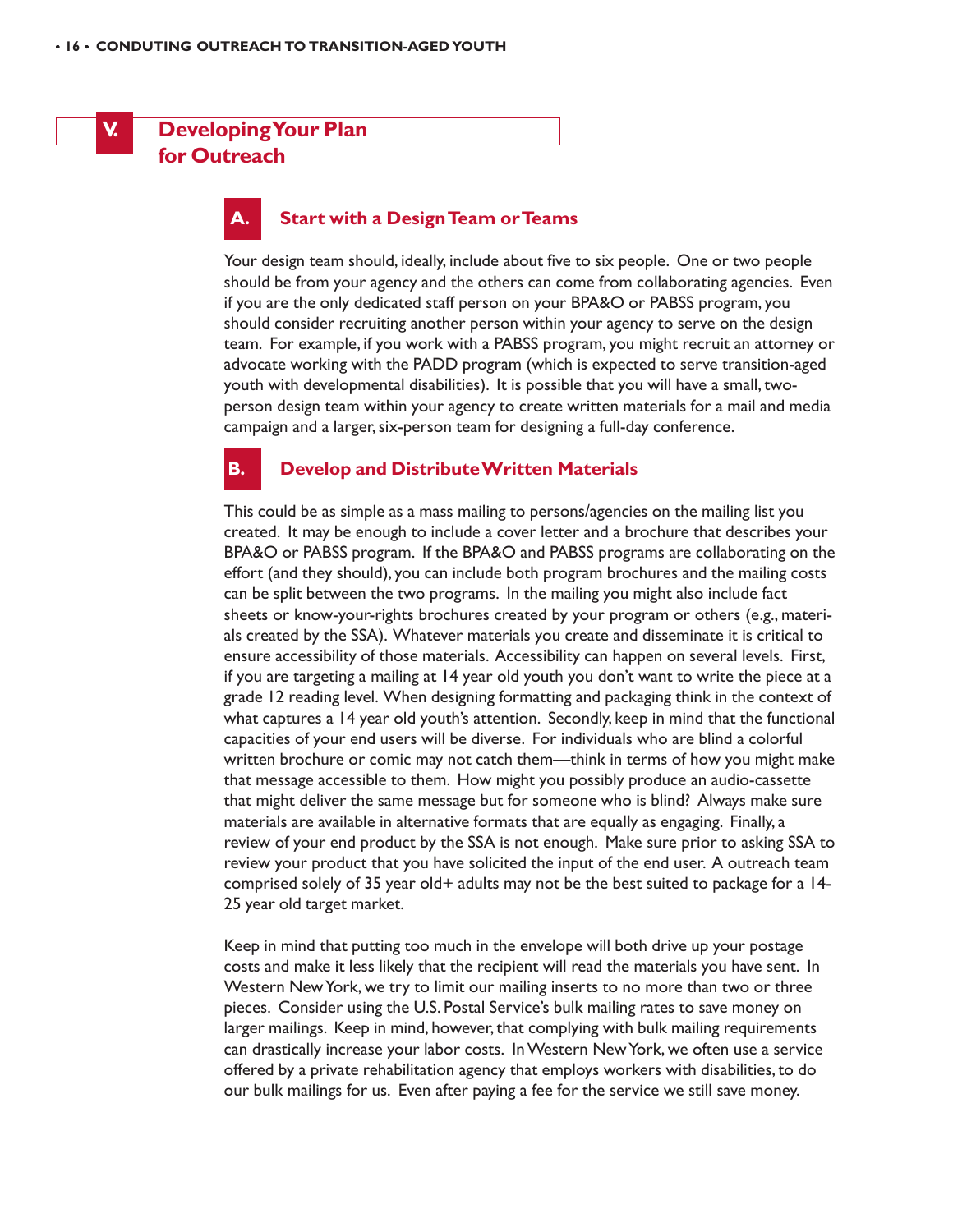# **C. Using the Print, Radio, and TV Media**

Many editors for agency newsletters or small community newspapers are often looking for "filler material" — small articles or announcements that are both a public service and fill up a small corner of a page. Agency newsletters in particular may also be interested in longer pieces, i.e., 1,000 words or more, that either describe your program or describe a benefits or legal rights issue of interest to their readers. Consider creating an electronic folder of various-sized articles that you can routinely send to the editors of newsletters and small newspapers.

Radio and TV, particularly public-access cable, offer a unique opportunity for your youth outreach campaign. Typically, commercial TV is best suited to the short, 15 and 30 second public service announcements that you can use to publicize your program or an upcoming training event. Radio and public-access cable can offer opportunities to appear on a variety of public service programs. For example, in Western New York, our BPA&O staff have appeared on a cable TV program to discuss our project and the Social Security work incentives.

# **D. In-Person Presentations at Events Planned by Others**

Presentations at conferences put on by others can be a very cost-efficient way to meet your outreach goals or part of them. In many cases, you will find the same conference occurs year after year with predictable attendance from a group that includes persons you want to reach. Since your potential presentations — e.g., SSI/SSDI work incentives for the BPA&O, ADA issues for the PABSS — can be viewed as hot topics, the conference planners may jump at the chance to have you present.

The group planning the event does all the planning, publicity, registration, and on-site operations; your staff only has to show up and do its presentation. Sometimes the group running the event will cover copying costs of your handouts. In New York, for example, our BPA&O staff have appeared at statewide events run by an association of supported employment providers, a mental health advocacy group, and a self-advocacy association, with repeat performances planned this year at the first two events. Our colleagues at a Minnesota BPA&O report that by employing this strategy, or the alternative of co-sponsoring events, they were able to ensure much better attendance at their sessions that focused on transition-aged youth (see V.F.2, below).

# **E. Staffing an Information Table at Events Planned by Others**

Many of the local, regional, and statewide conferences that are run by others will offer agencies like yours the opportunity to set up an informational table for persons attending its conference. In some cases, there will be a fee for setting up the table. In other cases, the table may be complimentary. You may be able to do one or more presentations at the conference and set up the information table. The table is a place to display information about your BPA&O or PABSS program, to hand out informational materials, and to answer brief questions from persons attending the conference. You can put out a sign-up sheet to offer individuals the opportunity to sign up for your mailing list.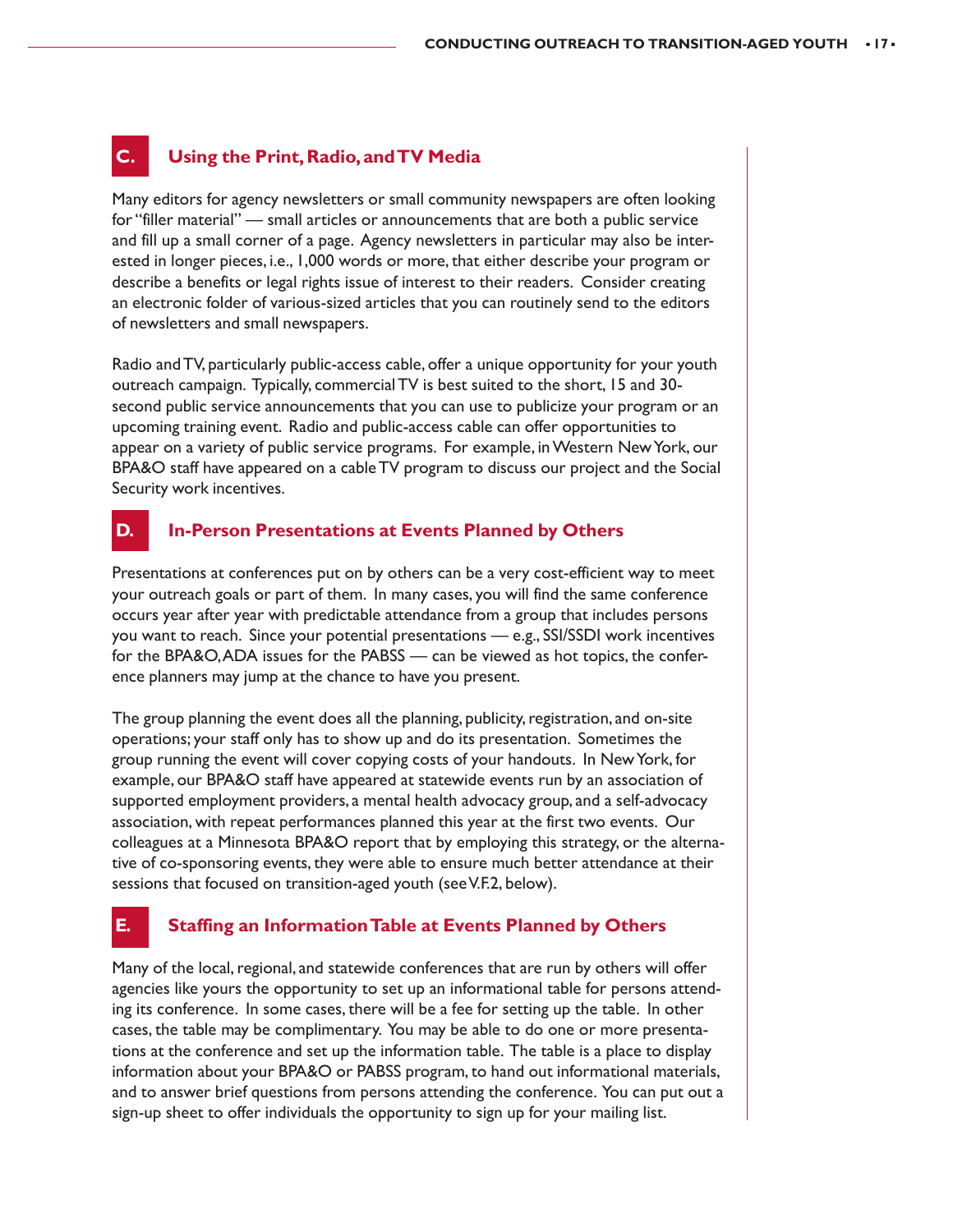# **F. Planning Your Own Outreach / Education Campaign Events**

# **1. Putting On a Full-Day Conference - the Western New York BPA&O Experience**

Running a full-day event for a large group may seem like a daunting task. It gets easier when you divide it into a number of smaller tasks and some of the work is spread out among a group of collaborators. The conference described here has been delivered by the Western New York BPA&O three different times, with attendance totaling 450 persons for the three conferences. Summarized below are some of the key elements that have gone into making this a success.

**Design team.** The original design team and conference grew out of a group that got together to discuss ways to collaborate in an effort to reach transition-aged youth. The team included the Western New York BPA&O and PABSS programs director, a BPA&O benefits specialist who coordinates many of their training sessions, a person who coordinates employment programs for a disability service organization, a person who oversees a job placement program for youth with disabilities through a consortium of agencies, and the Director of Training for a small agency that provides training and a resource center for parents of youth with disabilities.

**Co-Sponsors.** On the promotional materials the BPA&O agency was listed as the primary sponsor of the event with our co-sponsors listed separately in alphabetical order. Co-sponsors included: the design team agencies (Parent Network, Aspire, and the Bridges to Employment Program), the Social Security Administration, the Western New York Transition Coordination Site, the state VR agency and state VR agency serving the blind, the Regional Rehabilitation and Counseling Education Program (RRCEP II), and the state's Developmental Disabilities Planning Council. The co-sponsors provided funding or in-kind support to cover all or part of the cost of: postage for mailing, speaker's fee, refreshments, parent/student scholarships, school personnel scholarships, sign language interpreters, handout folders, and secondary distribution of conference flyers at other events. As the lead sponsor, the BPA&O arranged for printing of the flyer, mailing lists, mailing, pre-registration, on-site registration, conference-related billing, relationship with co-sponsors, and tabulating conference evaluations.

**Design of the Conference.** The original conference was designed to run from 8:45 a.m. to 3:15 with one hour for lunch. It was later expanded to end at 3:45 to allow afternoon sessions to run for 75 minutes rather than 60 minutes. The design team settled on an agenda that both met the needs of the target audience and took advantage of local/regional training expertise, most of which could be obtained without a fee.

**Increased referrals resulting from activity.** It is clear that calls to the BPA&O from the target group (students, parents, and service providers) have increased as a result of the three conferences. One immediate benefit is that the Western NYS BPA&O now gets considerably more calls from service providers (including school programs) to give presentations related to SSI and transition-aged youth. Even some of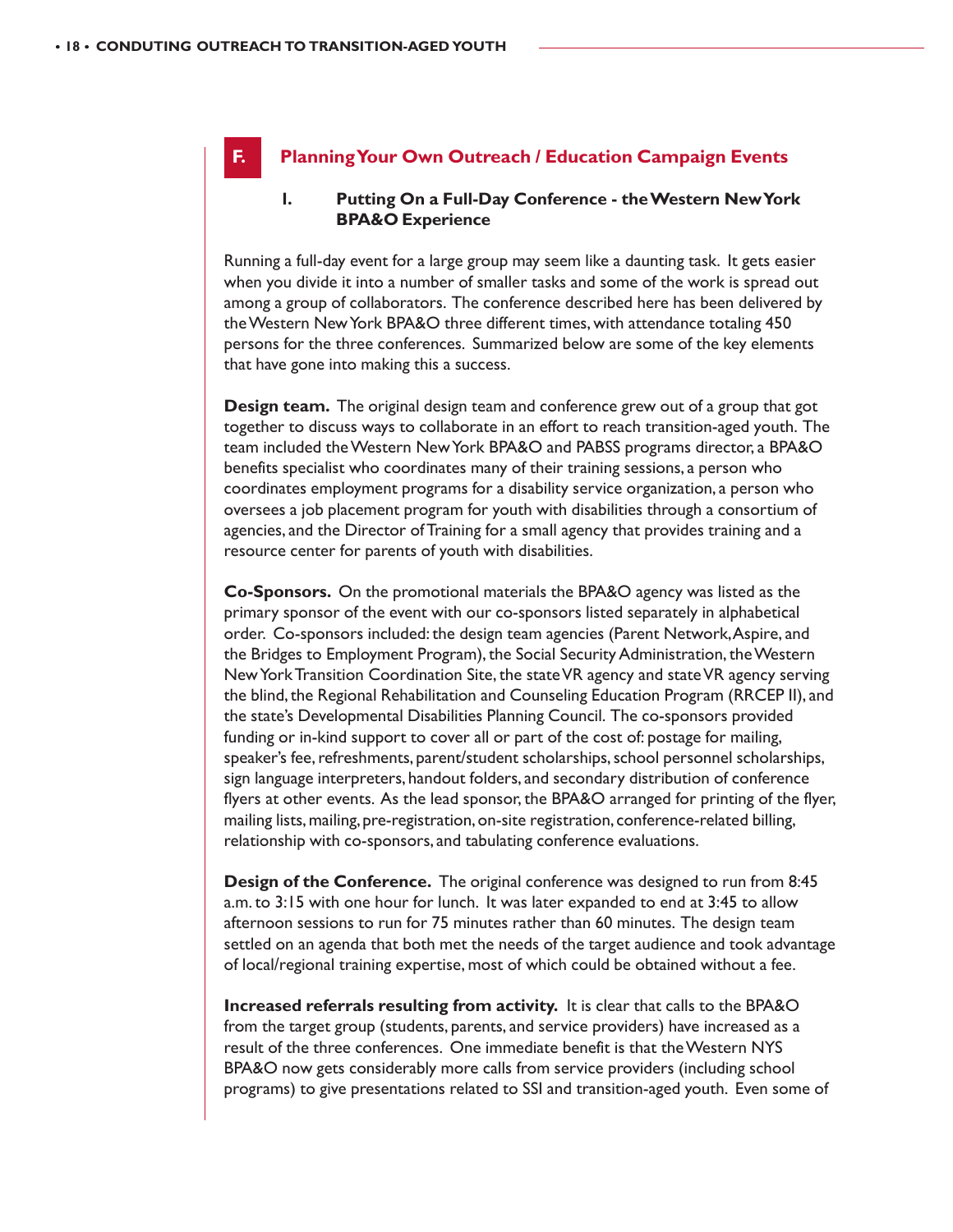the co-sponsors, having embraced the importance of the BPA&O services, are now referring more youth with disabilities to the BPA&O Program. While the number of new benefits planning cases for youth with disabilities is fairly low, with probably no more than 20 to 25 new cases attributable to these three conferences, the project is confident that a continuing influx of new cases will come if they continue to sponsor this large conference at least once per year.

# **2. Doing a Series of Smaller Sessions Throughout a State or Region of the State — the Minnesota Experience**

The Minnesota Work Incentives Connection, a BPA&O program in St. Paul, Minnesota, provides BPA&O services in a 70-county region of Minnesota. The Work Incentives Connection undertook an intensive three-year initiative to reach out to parents and transition-aged youth with disabilities. They did this primarily through a subcontract awarded to the Minnesota Disability Law Center, through its parent agency, the Legal Aid Society of Minneapolis. This summary was prepared after communications with both Barb Smith of the BPA&O program<sup>18</sup> and Jennifer Giesen of the Disability Law Center (DLC). Ms. Giesen is an attorney, who works on P&A grants (other than PABSS), and was one of the primary trainers on this project.<sup>19</sup> The other primary trainer was Linda Bonney, a legal advocate with the DLC.

During this three-year period, 61 different sessions were presented: 24 in year one, 20 in year two, and 17 in year three. During year two, the sessions were co-presented by Ms. Giesen and BPA&O staff. During years one and three, DLC staff were the only trainers. The sessions were designed to last approximately two hours, mostly on evenings or weekends, and focused on the following areas: the special education transition planning requirements, focusing on the area of employment; the state VR agency and how to plan for their involvement; a primer on SSI and SSDI; an overview of the work incentives; and a description of the services provided by the Work Incentives Connection. The content of the work incentives component varied somewhat from audience to audience. The level of detail about SSI, SSDI, and the work incentives depended on the familiarity of the audience with these topics. Sessions were at no charge to those attending.

Ms. Giesen reported that the biggest challenge during year one of this project was low attendance at many of the sessions. Recognizing their ability to recruit people to attend the sessions was dependent on using the network of consumer and parent organizations present in the state, the DLC's approach to organizing the sessions during years two and three was very different. First, they identified numerous conferences that were already taking place in a location which would attract their target audience. Second, where a region had no conferences scheduled, they would contact a service provider and inquire about their willingness to co-sponsor a training program. Using these approaches, attendance went up significantly, with approximately 1,000 individuals attending during the last two years (an average of about 25 per session). About 70 percent of those attending were either parents or students, with an even higher rate of parental attendance in some rural areas, representing a very successful outreach effort to this group.

<sup>3</sup>Barb Smith's contact information is 651- 632-5108 or barsmith@ngwmail.des. state.mn.us. <sup>19</sup> Jennifer Giesen's contact information is 612-746-3714 or jgiesen@midmnlegal.org.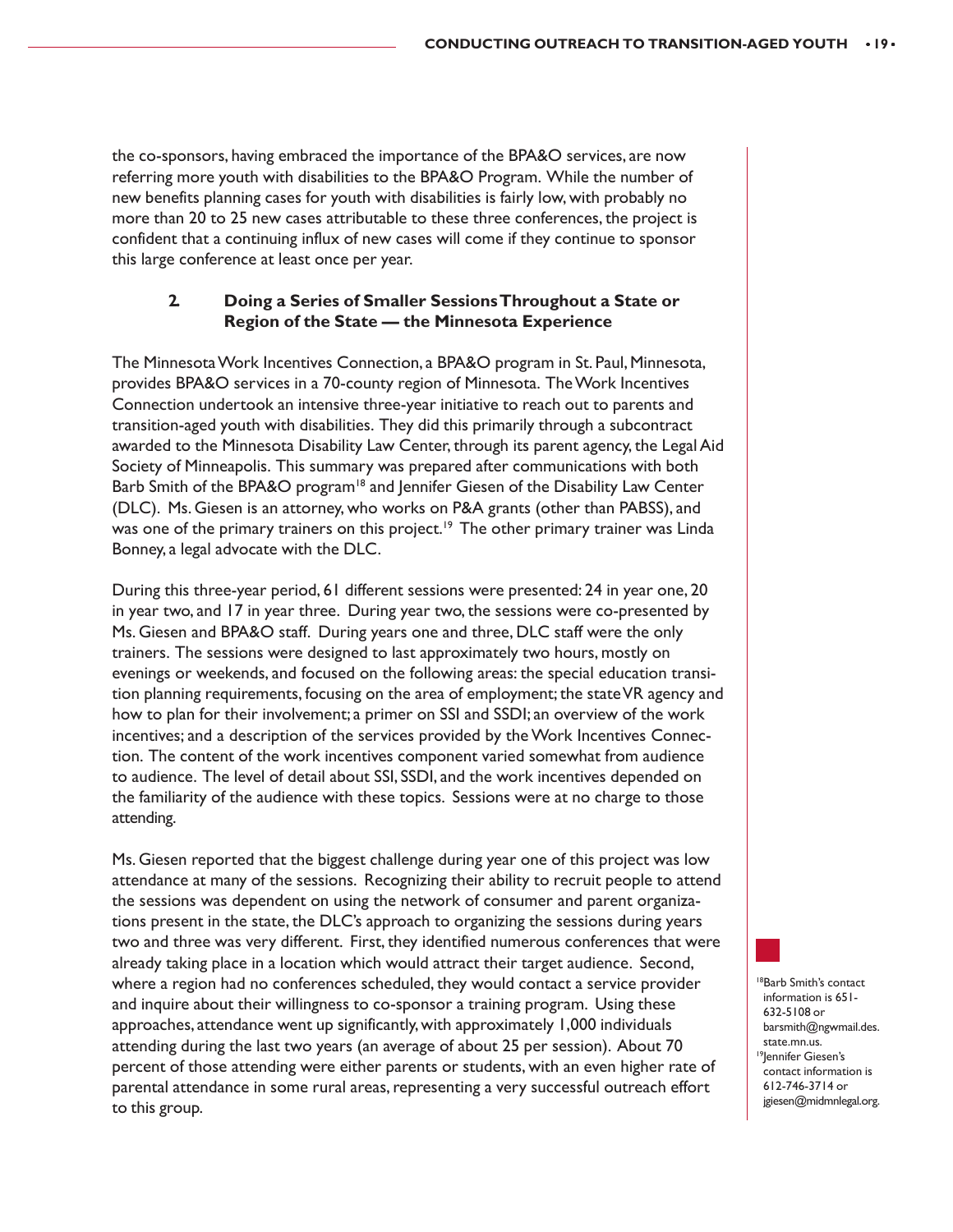Barb Smith reported that actual case referrals from this very successful activity were fairly low, with benefits planning cases for this Minnesota BPA&O program still in the range of 15 or so. Her observation was that many parents of youth with disabilities were still struggling with making sure that appropriate special education services are in place and that getting parents to recognize the importance of SSI and the work incentives, as part of transition planning, remains a continuing challenge.

### **3. Taking Your Outreach Team Directly to the Schools-the Brooklyn Works Experience**

Brooklyn Works, a BPA&O program serving the New York City borough of Brooklyn, used a face-to-face approach with the schools and related programs to reach out to the transition-aged population. This provided the BPA&O staff with one-on-one and small group contact with building administration, individual teachers, and students. This approach represents an example of basing the outreach plan on the realities of geography and population density. While the Minnesota program faced the challenge of traveling to small town and rural areas hundreds of miles from their primary office, the Brooklyn program was able to reach hundreds of their target audience group by taking a number of subway rides. Based on the number of benefits planning files the Brooklyn program has opened to serve transition-aged youth, 70 case files as this is written, this approach can be categorized as a great success. This summary was prepared after communications with Olga Ivnitsky of the BPA&O program<sup>20</sup> and is based on the joint efforts of Ms. Ivnitsky, who also runs the program, and Linda Speaker, who has lead the effort in reaching out to the target groups.<sup>21</sup> Ms. Speaker has spent nearly all of her time on issues related to transition-aged youth.

One of the early steps in this effort was to contact the Board of Education which, in turn, leads to a connection with the Transition Linkage Coordinators. Learning that the group of coordinators had regular meetings, the BPA&O staff arranged to make a presentation at a group meeting to explain the services of their program. In doing so, they were able to also engage some Linkage Coordinators in informal conversation and collect names and phone numbers of the entire group.

The BPA&O staff also arranged to go out to all of the Brooklyn high schools. They were introduced to building principals, guidance counselors, and special education teachers, with each introduction serving as an opportunity to explain the BPA&O's services and hand out materials. Linda Speaker even managed to get invited to some special education classes where she explained the BPA&O project to students. BPA&O staff was also invited to attend some parent/teacher conferences.

Another component of the Brooklyn Works outreach plan was to connect with what is known as District 75, which oversees full schools devoted to special education instruction. In reaching out to these schools, the BPA&O staff went to a district-wide staff meeting and spoke to the group. By doing that, they managed to get invitations to speak at the various schools. Once again, the ultimate goal was to reach the transition-aged student which they did on many occasions.



<sup>20</sup>Olga Ivnitsky's contact information is 718-368- 7923 or olga.ivnitsky@ labor.state.ny.us.

<sup>21</sup> Linda Speaker's contact information is 718-368- 7923 or linda.speaker@ labor.state.ny.us.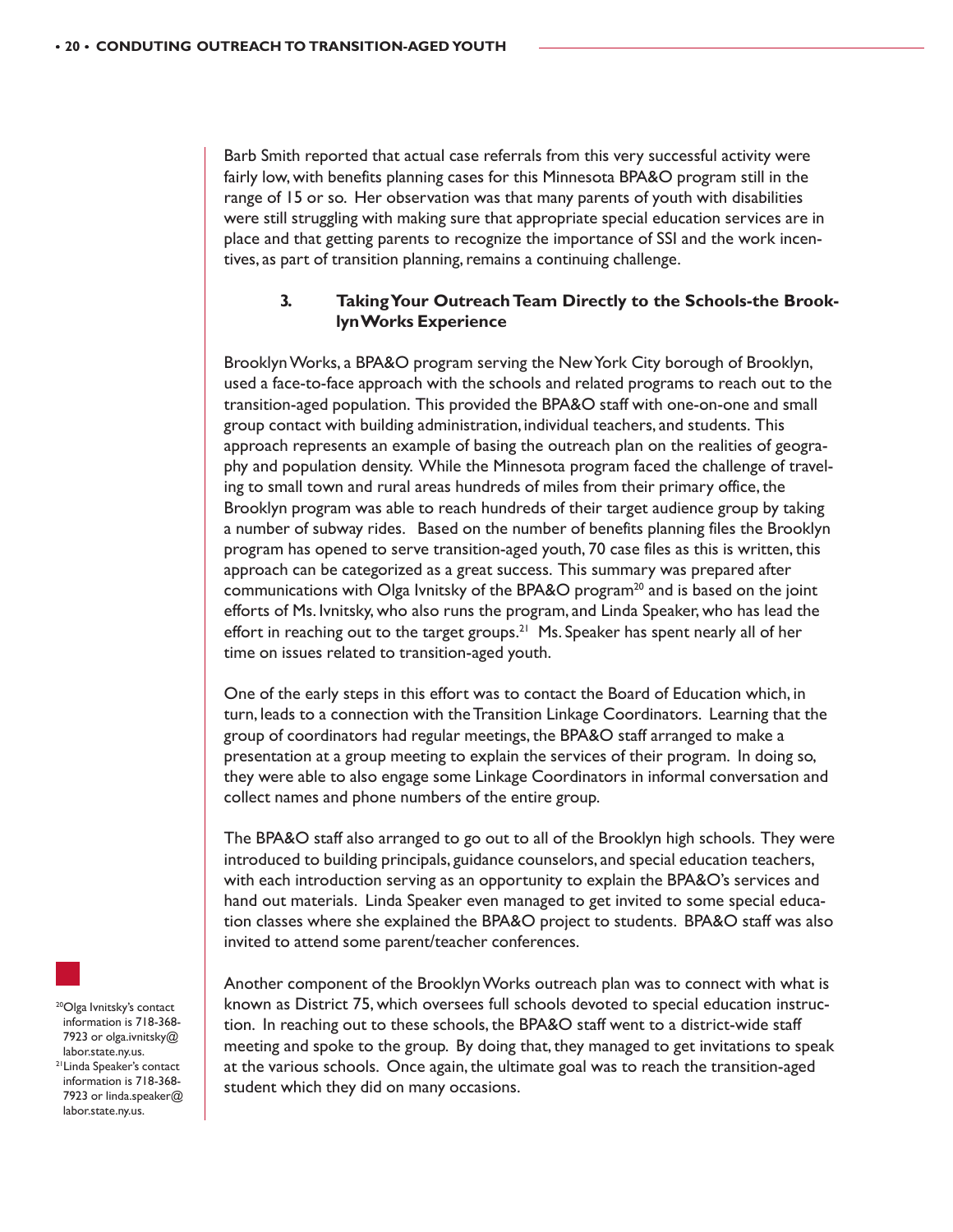Additional outreach was done through the Young Adult Institute, an agency that had recently been approved as an employment network under the Ticket to Work program. BPA&O staff went to this agency and talked to both staff and the youth being served by them. One area of focus was to explain how students in a summer work program could take advantage of SSI's student earned income exclusion.

Of the three outreach efforts discussed in this article, the Brooklyn Works initiative is by far the most intensive. Its success was, in part, dependent on the ability to reach large number of special education personnel and students within some very large programs.



This policy and practice brief has provided readers with a resource to guide their efforts in providing outreach to transition-aged youth, their parents, and service provider agencies. In planning your own outreach programs, readers are urged to carefully consider the organizational strategies outlined and the three different approaches used by BPA&O programs in Minnesota, Western New York, and Brooklyn. In the end, your outreach program will work best with solid planning that recognizes your existing strengths, the strengths of your collaborators, and the unique characteristics of your geographic region and the population you wish to reach.

One final note is that readers from BPA&O and PABSS programs should be willing to look at outreach to transition-aged youth as a multi-year initiative, with success expected to come in a modest number of new referrals. When you work with adults and adult service providers, there is significant knowledge of the importance that SSI, SSDI, and Medicaid play in the lives of adults with severe disabilities and a growing recognition of the need for more knowledge about the work incentives. By contrast, with parents and youth service providers the knowledge gap is much more significant. Before our target audience can be expected to fully embrace the importance of benefits planning as part of transition, our outreach efforts must first bridge the basic knowledge gaps about the future role that SSI and SSDI will play in the lives of these young adults. Only then will the availability of the BPA&O's benefits planning services become important to them.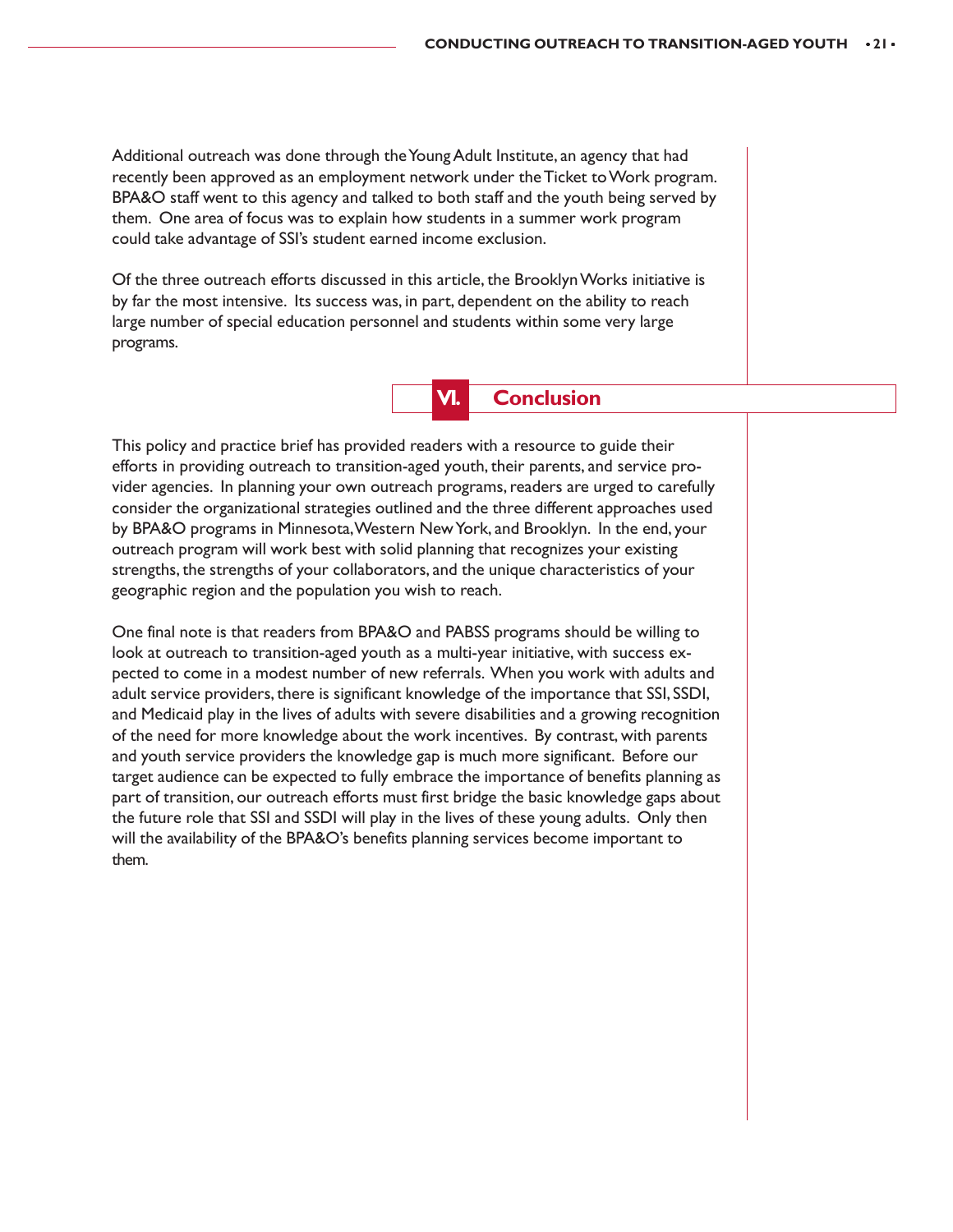**MY NOTES ON TRANSLATING THIS TO PRACTICE:**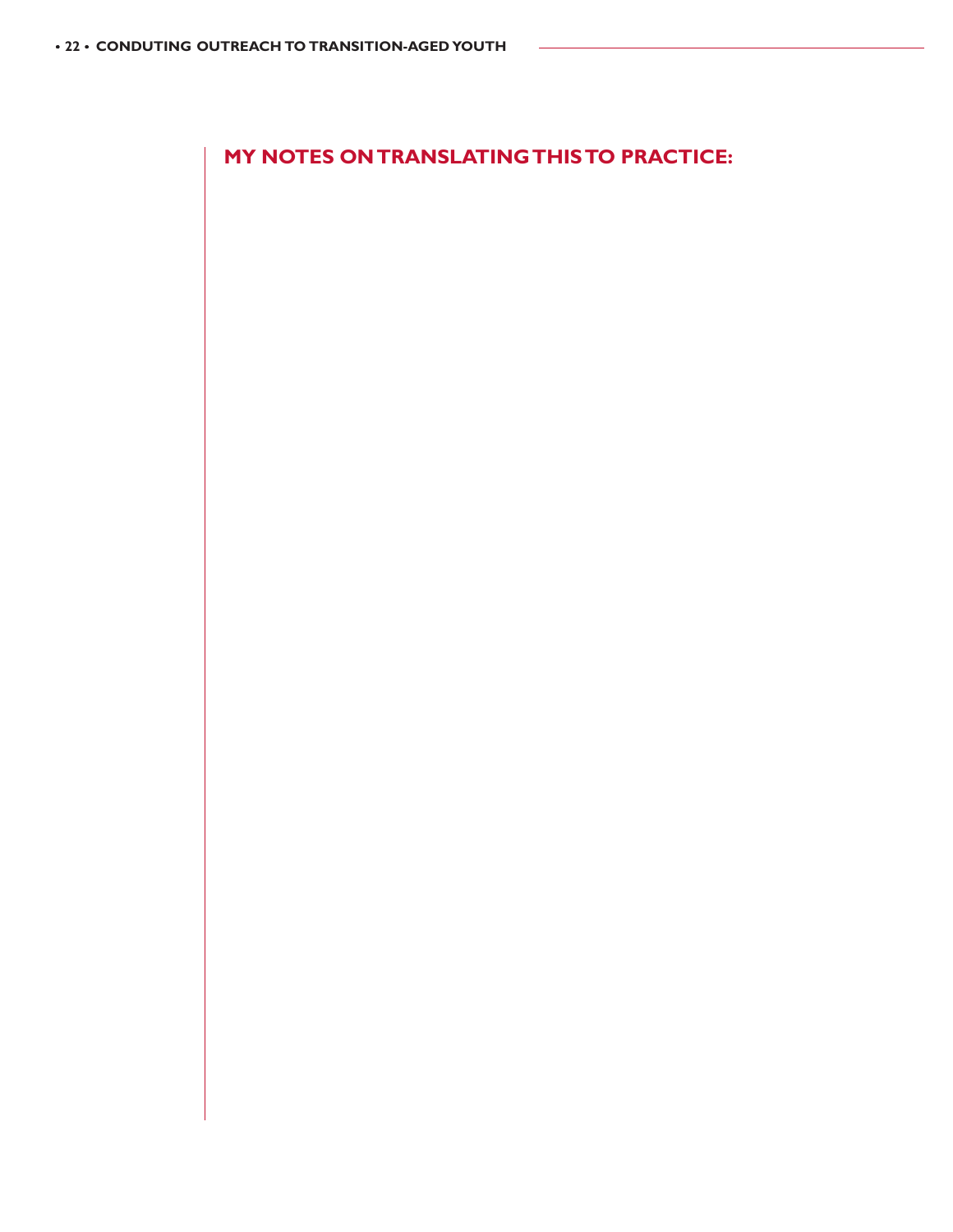**MY STATE CONTACTS:**